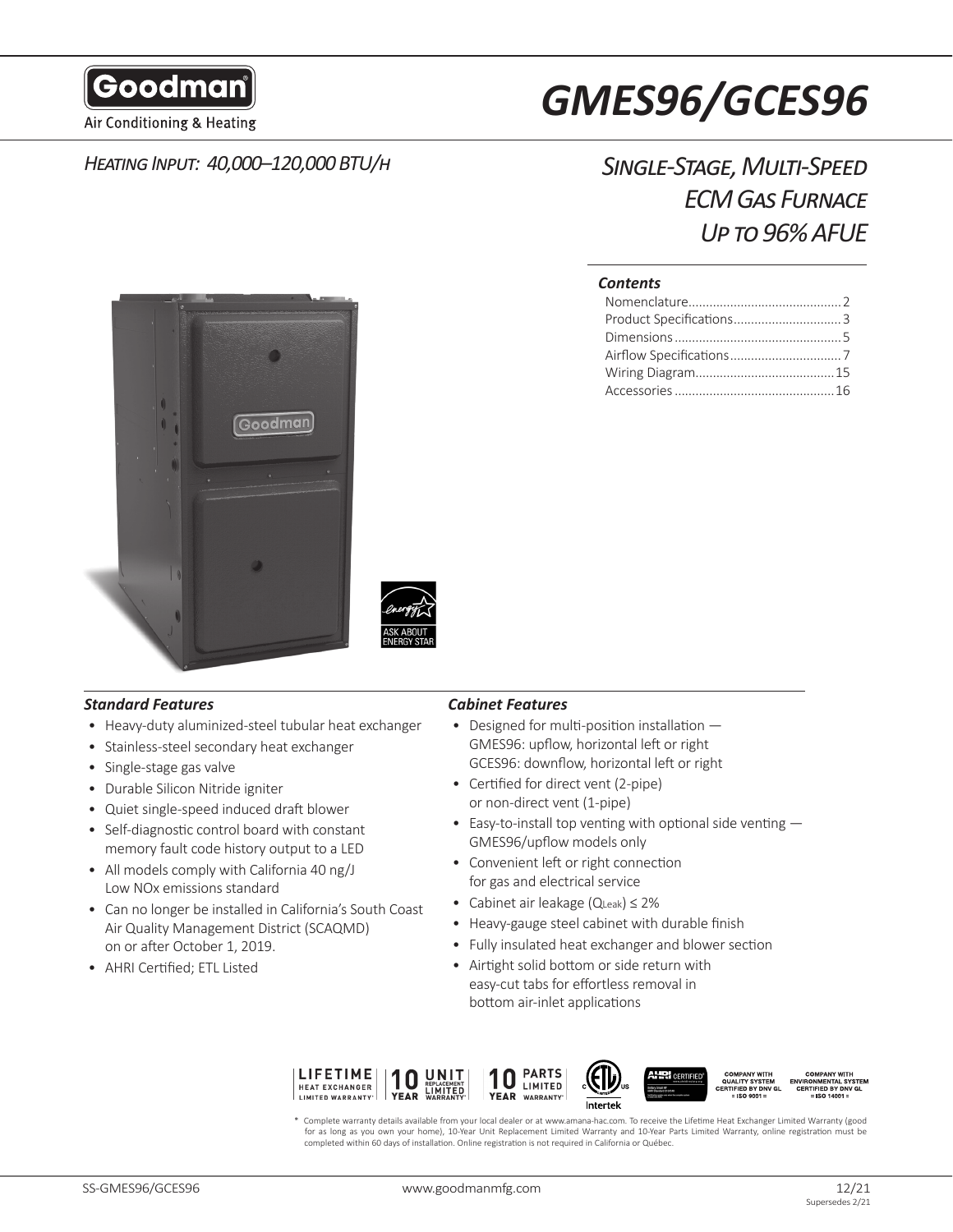|                                    | G            | M              | Е | S | 96  | 060   | 3  | B  | N         | $***$               |                                                              |
|------------------------------------|--------------|----------------|---|---|-----|-------|----|----|-----------|---------------------|--------------------------------------------------------------|
|                                    | $\mathbf{1}$ | $\overline{2}$ | 3 | 4 | 5,6 | 7,8,9 | 10 | 11 | 12        | 13,14               |                                                              |
| <b>BRAND</b>                       |              |                |   |   |     |       |    |    |           |                     | <b>ENGINEERING</b>                                           |
| G- Goodman® Brand                  |              |                |   |   |     |       |    |    |           |                     | Major / Minor Revisions<br>* Not used for inventory control. |
| <b>CONFIGURATION</b>               |              |                |   |   |     |       |    |    |           |                     | <b>NOX</b>                                                   |
| M- Upflow/Horizontal               |              |                |   |   |     |       |    |    |           |                     | N-Low NOx                                                    |
| C- Downflow/Horizontal             |              |                |   |   |     |       |    |    |           |                     |                                                              |
|                                    |              |                |   |   |     |       |    |    |           |                     | <b>CABINET WIDTH</b>                                         |
| <b>MOTOR</b>                       |              |                |   |   |     |       |    |    |           | A-14"               | $C - 21"$                                                    |
| V- Variable Speed ECM / ComfortNet |              |                |   |   |     |       |    |    |           | $B - 17\frac{1}{2}$ | $D - 24\frac{1}{2}$ "                                        |
| E-Multi-Speed ECM                  |              |                |   |   |     |       |    |    |           |                     |                                                              |
| S- Single Speed                    |              |                |   |   |     |       |    |    |           |                     | <b>MAXIMUM CFM</b>                                           |
|                                    |              |                |   |   |     |       |    |    | 2-800 CFM |                     | 4-1600 CFM                                                   |
| <b>GAS VALVE</b>                   |              |                |   |   |     |       |    |    |           | 3-1200 CFM          | 5-2000 CFM                                                   |
| M-Modulating                       |              |                |   |   |     |       |    |    |           |                     |                                                              |
| C-Two-Stage                        |              |                |   |   |     |       |    |    |           |                     | MBTU/H                                                       |
| S-Single Stage                     |              |                |   |   |     |       |    |    |           |                     | 040-40,000 BTU/h                                             |
|                                    |              |                |   |   |     |       |    |    |           |                     | 060-60,000 BTU/h                                             |
| <b>AFUE</b>                        |              |                |   |   |     |       |    |    |           |                     | 120-120,000 BTU/h                                            |
| 97-97% AFUE                        |              | 96- 96% AFUE   |   |   |     |       |    |    |           |                     |                                                              |
| 92- 92% AFUE                       |              |                |   |   |     |       |    |    |           |                     |                                                              |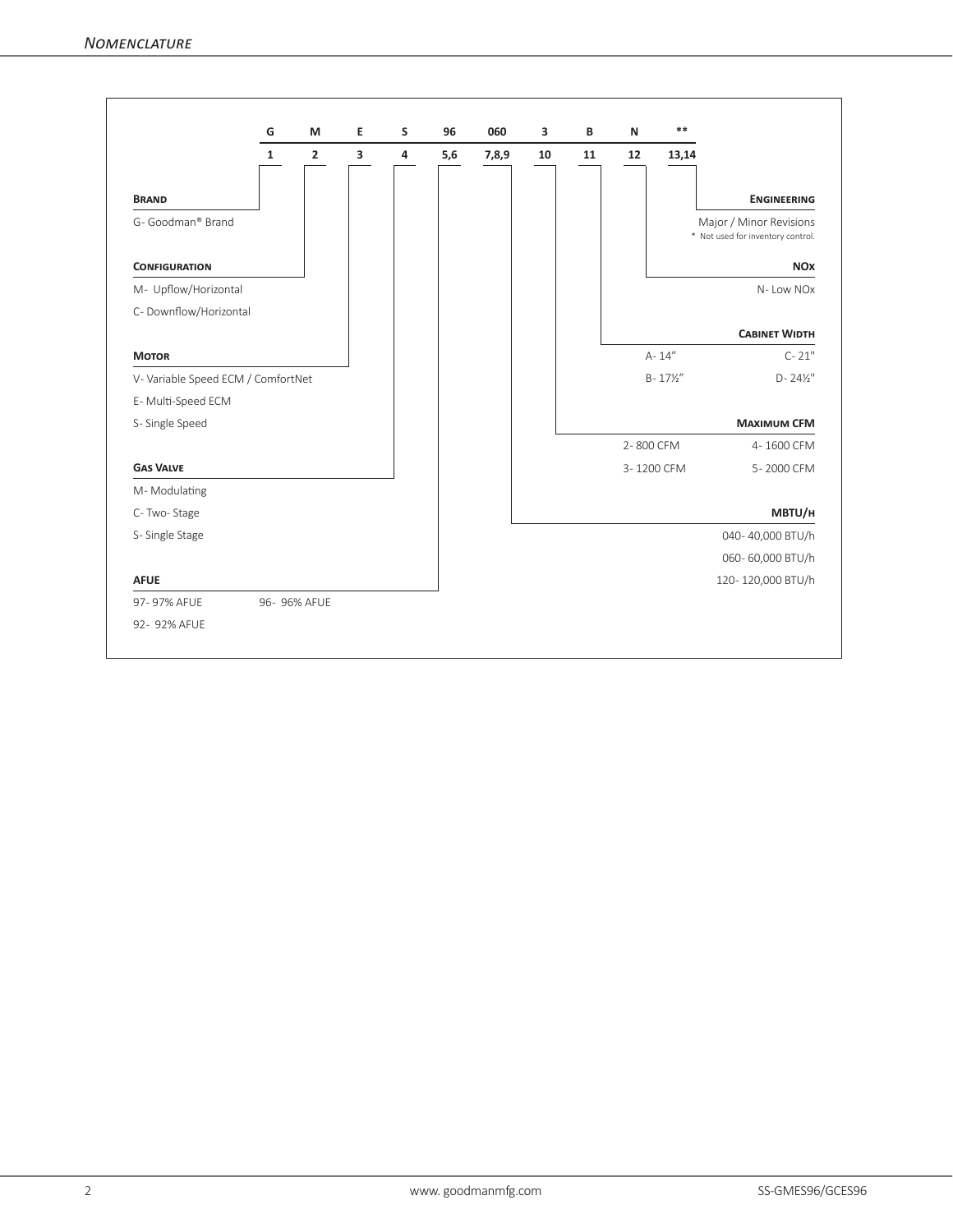|                                             | GMES96<br>0403AN                                               | GMES96<br>0603BN                   | GMES96<br>0803BN                   | GMES96<br>0804CN                     | GMES96<br><b>0805CN</b>                               | GMES96<br><b>1005CN</b>                                      | GMES96<br>1205DN                                      |
|---------------------------------------------|----------------------------------------------------------------|------------------------------------|------------------------------------|--------------------------------------|-------------------------------------------------------|--------------------------------------------------------------|-------------------------------------------------------|
| <b>HEATING DATA</b>                         |                                                                |                                    |                                    |                                      |                                                       |                                                              |                                                       |
| High Fire Input <sup>1</sup>                | 40,000                                                         | 60,000                             | 80,000                             | 80,000                               | 80,000                                                | 100,000                                                      | 120,000                                               |
| High Fire Output <sup>1</sup>               | 38,440                                                         | 57,660                             | 76,880                             | 76,880                               | 76,880                                                | 96,100                                                       | 115,320                                               |
| $A$ FUE <sup>2</sup>                        | 96                                                             | 96                                 | 96                                 | 96                                   | 96                                                    | 96                                                           | 96                                                    |
| Temperature Rise Range (°F)                 | $25 - 55$                                                      | $35 - 65$                          | $35 - 65$                          | 25-55                                | $25 - 55$                                             | 30-60                                                        | $35 - 65$                                             |
| Vent Diameter <sup>3</sup>                  | $2" - 3"$                                                      | $2" - 3"$                          | $2" - 3"$                          | $2" - 3"$                            | $2" - 3"$                                             | $2" - 3"$                                                    | 3"                                                    |
| No. of Burners                              | $\overline{2}$                                                 | 3                                  | $\overline{4}$                     | 4                                    | $\overline{4}$                                        | 5                                                            | 6                                                     |
| <b>CIRCULATOR BLOWER</b>                    |                                                                |                                    |                                    |                                      |                                                       |                                                              |                                                       |
| Available AC @ 0.5" ESP                     | $1.5 - 3$                                                      | $1.5 - 3$                          | $1.5 - 3$                          | $1.5 - 4$                            | $3 - 5$                                               | $3 - 5$                                                      | $3 - 5$                                               |
| Size $(D \times W)$                         | $11" \times 6"$                                                | $11" \times 8"$                    | $11" \times 8"$                    | $11" \times 10"$                     | $11" \times 10"$                                      | $11" \times 10"$                                             | $11"$ x $11"$                                         |
| Horsepower @ 1075 RPM                       | 1/2                                                            | 1/2                                | 1/2                                | 3/4                                  | $\mathbf{1}$                                          | $\mathbf{1}$                                                 | $\mathbf{1}$                                          |
| Speed                                       | 5                                                              | 5                                  | 5                                  | 5                                    | 5                                                     | 5                                                            | 5                                                     |
| FILTER SIZE (IN <sup>2</sup> ) (QTY)        | $(1)$ 16xX 25<br>(side) or<br>$(1)$ 14 $\times$ 25<br>(bottom) | (1) 16xX 25<br>(side or<br>bottom) | (1) 16xX 25<br>(side or<br>bottom) | $(1)$ 16xX 25<br>(side or<br>bottom) | $(1)$ 20 x 25<br>(bottom)<br>or (2) 16 x 25<br>(side) | $(1)$ 20 $\times$ 25<br>(bottom)<br>or (2) 16 x 25<br>(side) | $(1)$ 20 x 25<br>(bottom)<br>or (2) 16 x 25<br>(side) |
| <b>ELECTRICAL DATA</b>                      |                                                                |                                    |                                    |                                      |                                                       |                                                              |                                                       |
| Min. Circuit Ampacity <sup>4</sup>          | 9.3                                                            | 9.6                                | 9.6                                | 12.8                                 | 11.7                                                  | 13.7                                                         | 13.7                                                  |
| Max. Overcurrent Device (amps) <sup>5</sup> | 15                                                             | 15                                 | 15                                 | 15                                   | 15                                                    | 15                                                           | 15                                                    |
| <b>SHIPPING WEIGHT (LBS)</b>                | 106                                                            | 111                                | 114                                | 116                                  | 139                                                   | 140                                                          | 154                                                   |
| <b>ENERGY STAR® CERTIFIED</b>               | <b>ENERGY STAR</b>                                             | <b>ENERGY STAR</b>                 | <b>ENERGY STAR</b>                 | <b>ENERGY STAR</b>                   | <b>ENERGY STAR</b>                                    | <b>ENERGY STAR</b>                                           |                                                       |

<sup>1</sup> Natural Gas BTU/h

DOE AFUE based upon Isolated Combustion System (ICS)

<sup>3</sup> Installer must supply one or two PVC pipes: one for combustion air (optional) and one for the flue outlet (required). Vent pipe must be either 2" or 3" in diameter, depending upon furnace input, number of elbows, length of run and installation (1 or 2 pipes). The optional Combustion Air Pipe is dependent on installation/code requirements and must be 2" or 3" diameter PVC.

⁴ Minimum Circuit Ampacity = (1.25 x Circulator Blower Amps) + ID Blower amps. Wire size should be determined in accordance with National Electrical Codes. Extensive wire runs will require larger wire sizes.

⁵ Maximum Overcurrent Protection Device refers to maximum recommended fuse or circuit breaker size. May use fuses or HACR-type circuit breakers of the same size as noted.

#### **Notes**

- All furnaces are manufactured for use on 115 VAC, 60 Hz, single-phase electrical supply.
- Gas Service Connection ½" FPT
- Important: Size fuses and wires properly and make electrical connections in accordance with the National Electrical Code and/or all existing local codes.
- For bottom return: Failure to unfold flanges may reduce airflow by up to 18%. This could result in performance and noise issues.
- For servicing or cleaning, a 24" front clearance is required. Unit connections (electrical, flue and drain) may necessitate greater clearances than the minimum clearances listed above. In all cases, accessibility clearance must take precedence over clearances from the enclosure where accessibility clearances are greater.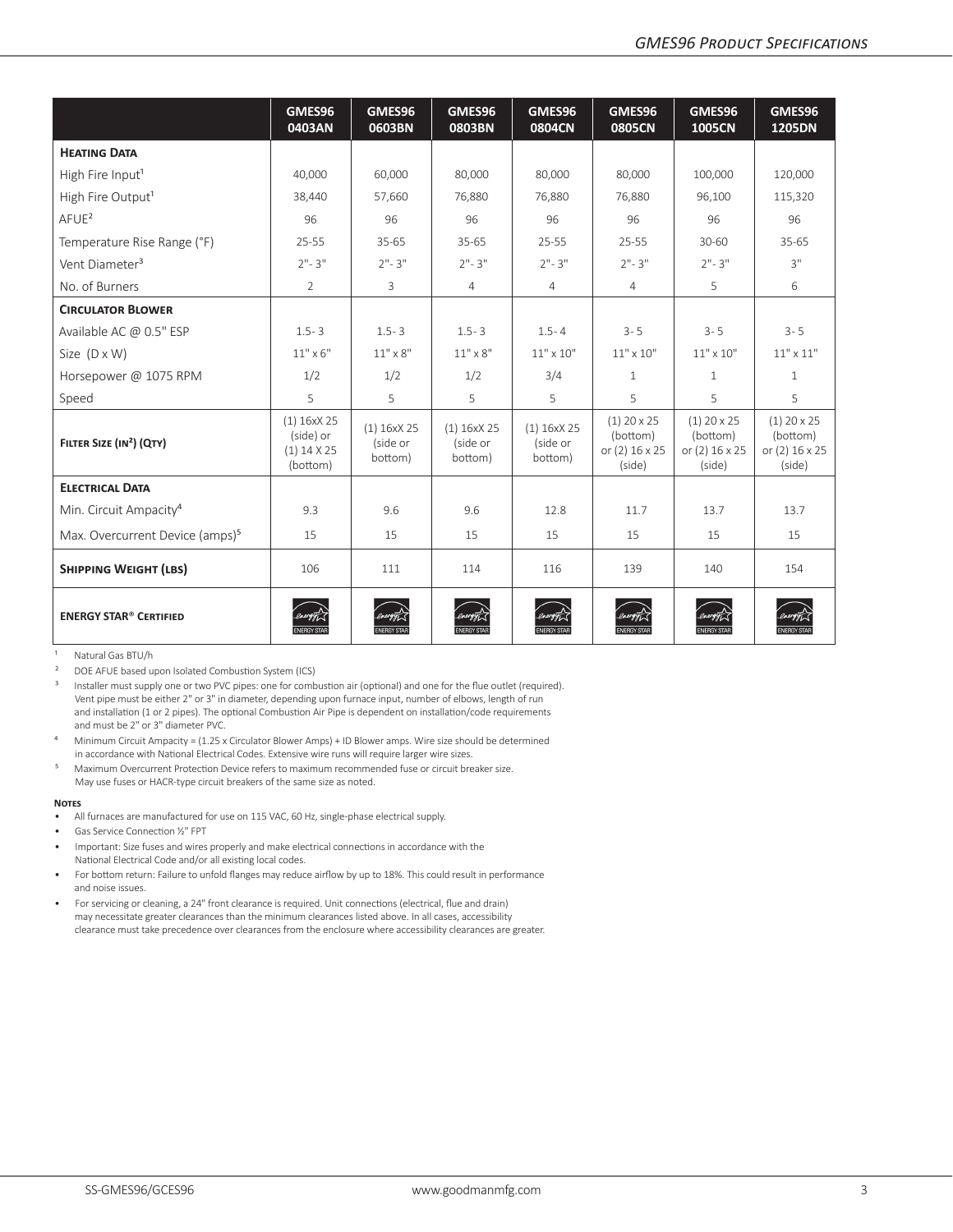|                                             | GCES96<br>0403BN                                  | GCES96<br>0603BN                                  | GCES96<br>0804CN                                  | GCES96<br><b>1005CN</b>                                                     | GCES96<br>1205DN                                                     |
|---------------------------------------------|---------------------------------------------------|---------------------------------------------------|---------------------------------------------------|-----------------------------------------------------------------------------|----------------------------------------------------------------------|
| <b>HEATING DATA</b>                         |                                                   |                                                   |                                                   |                                                                             |                                                                      |
| High Fire Input <sup>1</sup>                | 40,000                                            | 60,000                                            | 80,000                                            | 100,000                                                                     | 120,000                                                              |
| High Fire Output <sup>1</sup>               | 38,440                                            | 57,660                                            | 76,880                                            | 95,000                                                                      | 114,000                                                              |
| $A$ FUE <sup>2</sup>                        | 96                                                | 96                                                | 96                                                | 95                                                                          | 95                                                                   |
| Temperature Rise Range (°F)                 | $25 - 55$                                         | $35 - 65$                                         | 40-70                                             | $40 - 70$                                                                   | 45-75                                                                |
| Vent Diameter <sup>3</sup>                  | $2" - 3"$                                         | $2" - 3"$                                         | $2" - 3"$                                         | $2" - 3"$                                                                   | 3"                                                                   |
| No. of Burners                              | $\overline{2}$                                    | 3                                                 | $\overline{4}$                                    | 5                                                                           | 6                                                                    |
| <b>CIRCULATOR BLOWER</b>                    |                                                   |                                                   |                                                   |                                                                             |                                                                      |
| Available AC @ 0.5" ESP                     | $1.5 - 3$                                         | $1.5 - 3$                                         | $2.5 - 4$                                         | $3 - 5$                                                                     | $3 - 5$                                                              |
| Size $(D \times W)$                         | $11" \times 8"$                                   | $11" \times 8"$                                   | $11" \times 10"$                                  | $11" \times 10"$                                                            | $11" \times 11"$                                                     |
| Horsepower @ 1075 RPM                       | 1/2                                               | 1/2                                               | 3/4                                               | $\mathbf{1}$                                                                | $\mathbf{1}$                                                         |
| Speed                                       | 5                                                 | 5                                                 | 5                                                 | 5                                                                           | 5                                                                    |
| FILTER SIZE (IN <sup>2</sup> ) (QTY)        | $(2)$ 10 x 20 or<br>$(1)$ 16 x 25<br>(top return) | $(2)$ 10 x 20 or<br>$(1)$ 16 x 25<br>(top return) | $(2)$ 10 x 20 or<br>$(1)$ 16 x 25<br>(top return) | $(1)$ 14 x 20 (bottom)<br><b>or</b><br>$(1)$ 20 $\times$ 25<br>(top return) | $(1)$ 14 x 20 (bottom)<br><b>or</b><br>$(1)$ 20 x 25<br>(top return) |
| <b>ELECTRICAL DATA</b>                      |                                                   |                                                   |                                                   |                                                                             |                                                                      |
| Min. Circuit Ampacity <sup>4</sup>          | 10.3                                              | 10.3                                              | 14.1                                              | 16.93                                                                       | 16.93                                                                |
| Max. Overcurrent Device (amps) <sup>5</sup> | 15                                                | 15                                                | 15                                                | 20                                                                          | 20                                                                   |
| <b>SHIPPING WEIGHT (LBS)</b>                | 113                                               | 116                                               | 141                                               | 144                                                                         | 156                                                                  |
| <b>ENERGY STAR® CERTIFIED</b>               | <b>NO</b>                                         | <b>NO</b>                                         | <b>NO</b>                                         | <b>NO</b>                                                                   | <b>NO</b>                                                            |

<sup>1</sup> Natural Gas BTU/h

² DOE AFUE based upon Isolated Combustion System (ICS)

<sup>3</sup> Installer must supply one or two PVC pipes: one for combustion air (optional) and one for the flue outlet (required). Vent pipe must be either 2" or 3" in diameter, depending upon furnace input, number of elbows, length of run and installation (1 or 2 pipes). The optional Combustion Air Pipe is dependent on installation/code requirements and must be 2" or 3" diameter PVC.

⁴ Minimum Circuit Ampacity = (1.25 x Circulator Blower Amps) + ID Blower amps. Wire size should be determined in accordance with National Electrical Codes. Extensive wire runs will require larger wire sizes.

<sup>5</sup> Maximum Overcurrent Protection Device refers to maximum recommended fuse or circuit breaker size. May use fuses or HACR-type circuit breakers of the same size as noted.

#### **Notes**

• All furnaces are manufactured for use on 115 VAC, 60 Hz, single-phase electrical supply.

• Gas Service Connection ½" FPT

• Important: Size fuses and wires properly and make electrical connections in accordance with the National Electrical Code and/or all existing local codes.

• For bottom return: Failure to unfold flanges may reduce airflow by up to 18%. This could result in performance and noise issues.

• For servicing or cleaning, a 24" front clearance is required. Unit connections (electrical, flue and drain) may necessitate greater clearances than the minimum clearances listed above. In all cases, accessibility clearance must take precedence over clearances from the enclosure where accessibility clearances are greater.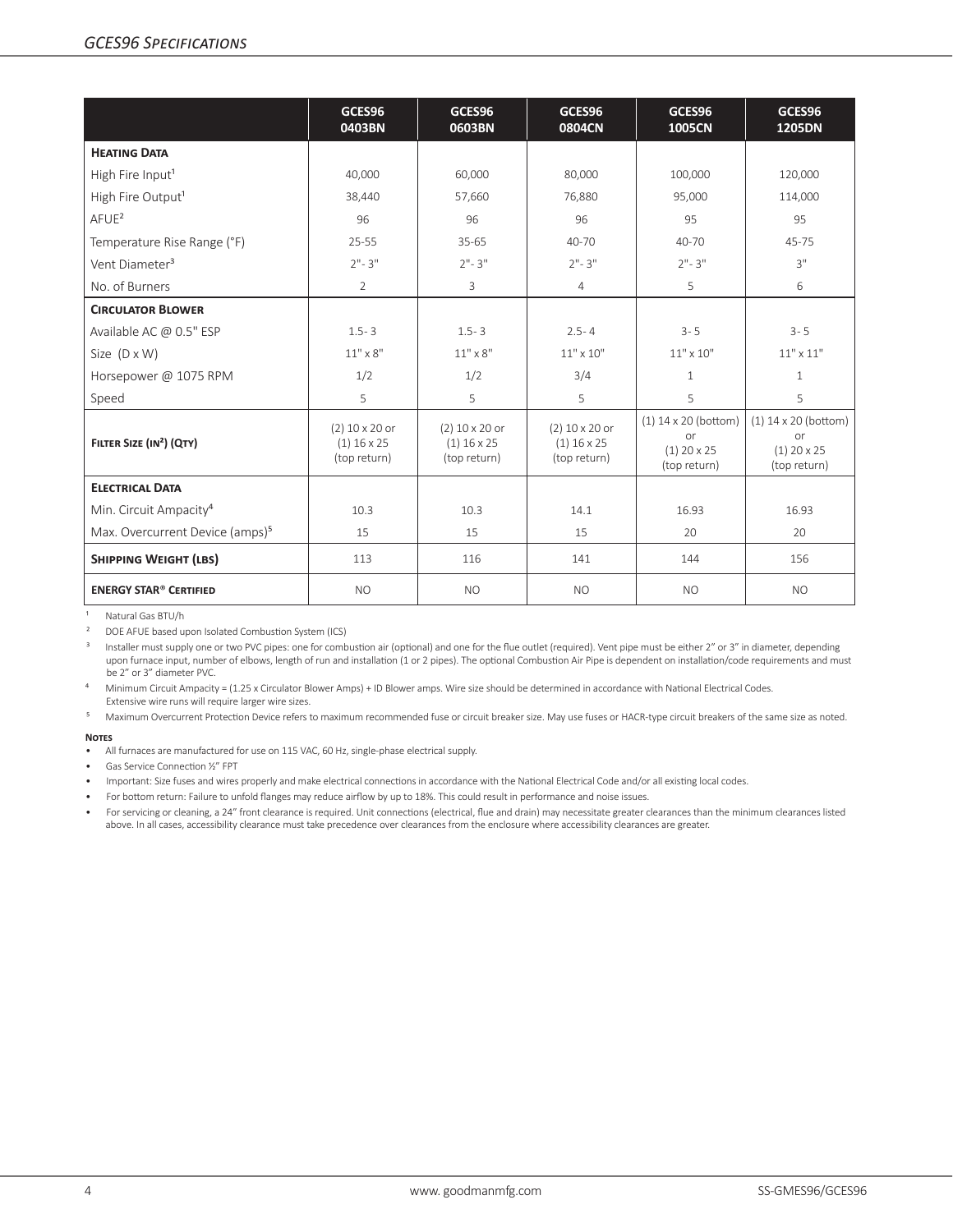

| <b>MODEL</b> | A               | B               | C               | D        | E               |
|--------------|-----------------|-----------------|-----------------|----------|-----------------|
| GMES960403AN | 14"             | $12\frac{1}{2}$ | $10\frac{1}{2}$ | $8\%$ "  | $10\%$ "        |
| GMES960603BN | $17\%$          | 16''            | $13\%$ "        | $12\%$ " | $13\%$ "        |
| GMES960803BN | $17\frac{1}{2}$ | 16''            | $13\%$ "        | $12\%$ " | $13\%$ "        |
| GMES960804CN | 21"             | 191/2"          | 17%             | 16"      | $17\frac{1}{2}$ |
| GMES960805CN | 21"             | 191/2"          | 17%             | 16"      | $17\frac{1}{2}$ |
| GMES961005CN | 21"             | $19\%$ "        | 17%             | 16"      | $17\frac{1}{2}$ |
| GMES961205DN | $24\frac{1}{2}$ | 23''            | 20%"            | $19%$ "  | 20%"            |

#### *Minimum Clearances to Combustible Materials*

| <b>POSITION</b> | <b>SIDES</b> | <b>REAR</b> | <b>FRONT</b>            | <b>BOTTOM</b> | <b>FLUE</b> | <b>TOP</b>     |
|-----------------|--------------|-------------|-------------------------|---------------|-------------|----------------|
| Upflow          | $\sim$       | $\bigcap$   | $2^{\prime\prime}$<br>ٮ |               |             | 11             |
| Horizontal      | $\sim$ 11    | $\bigcap$   | $2^{\prime\prime}$<br>┘ |               |             | $\sim$ 11<br>ь |

C = If placed on combustible floor, the floor MUST be wood ONLY.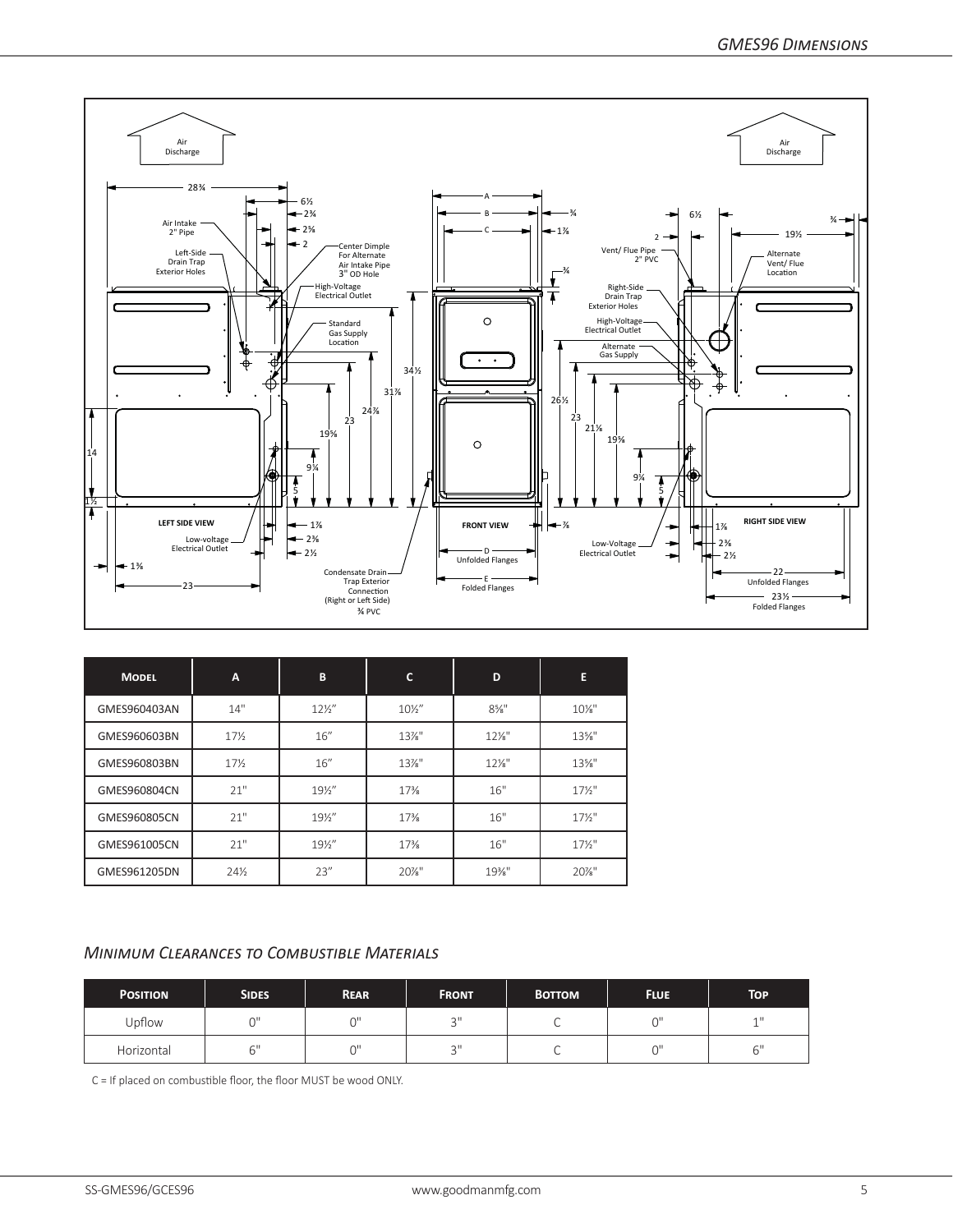

| <b>MODEL</b>  | A               | B      | C        | D        | Е               |
|---------------|-----------------|--------|----------|----------|-----------------|
| GCES960403BN  | $17\frac{1}{2}$ | 16''   | $13\%$ " | $12\%$ " | $13\%$ "        |
| GCES960603BNA | $17\frac{1}{2}$ | 16''   | $13\%$ " | $12\%$ " | $13\%$ "        |
| GCES960804CN  | 21"             | 191/2" | $17\%$   | 16"      | $17\frac{1}{2}$ |
| GCES961005CN  | 21"             | 191/2" | 17%      | 16"      | $17\frac{1}{2}$ |
| GCES961205DN  | $24\frac{1}{2}$ | 23''   | 20%"     | 19%"     | 20%"            |

#### *Minimum Clearances to Combustible Materials*

| <b>POSITION</b> | <b>SIDES</b> | <b>REAR</b> | <b>FRONT</b>   | <b>BOTTOM</b> | <b>FLUE</b> | <b>TOP</b>     |
|-----------------|--------------|-------------|----------------|---------------|-------------|----------------|
| Downflow        |              | $\bigcap$   | $\bigcap$<br>÷ | <b>NC</b>     |             | 4H             |
| Horizontal      |              | $\bigcap$   | $\bigcap$<br>÷ | ◡             |             | $\sim$ 11<br>ь |

C = If placed on combustible floor, the floor MUST be wood ONLY.

NC = For installation on non-combustible floors only. A combustible floor sub-base must be used for installations on combustible flooring.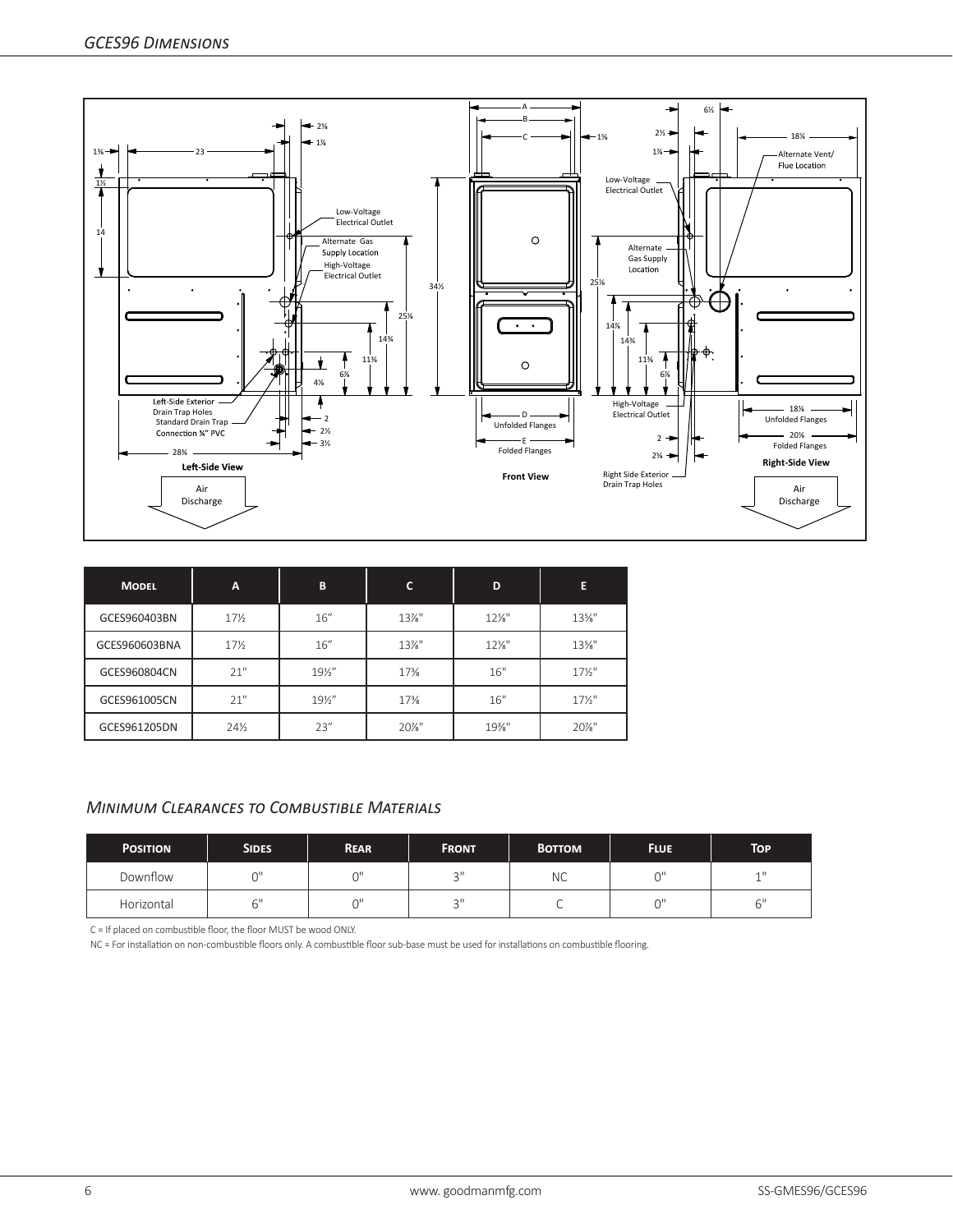|              | <b>DIP</b>      |            |             |            |             |            |             | <b>EXTERNAL STATIC PRESSURE, (INCHES WATER COLUMN)</b> |             |            |             |            |            |            |
|--------------|-----------------|------------|-------------|------------|-------------|------------|-------------|--------------------------------------------------------|-------------|------------|-------------|------------|------------|------------|
| <b>MODEL</b> | <b>SWITCHES</b> | 0.1        |             | 0.2        |             |            | 0.3         |                                                        | 0.4         |            | 0.5         | 0.6        | 0.7        | 0.8        |
|              | $S2-1, S2-2$    | <b>CFM</b> | <b>RISE</b> | <b>CFM</b> | <b>RISE</b> | <b>CFM</b> | <b>RISE</b> | <b>CFM</b>                                             | <b>RISE</b> | <b>CFM</b> | <b>RISE</b> | <b>CFM</b> | <b>CFM</b> | <b>CFM</b> |
|              | OFF OFF         | 715        | 50          | 666        | 53          | 609        | N/A         | 558                                                    | N/A         | 500        | N/A         | 438        | 386        | 333        |
| GMES96       | ON OFF*         | 1110       | 32          | 1081       | 33          | 1042       | 34          | 1003                                                   | 35          | 965        | 37          | 933        | 893        | 856        |
| 0403A        | ON ON           | 913        | 39          | 871        | 41          | 833        | 43          | 807                                                    | 44          | 765        | 46          | 722        | 675        | 629        |
|              | OFF ON**        | 1191       | N/A         | 1168       | N/A         | 1135       | N/A         | 1112                                                   | N/A         | 1081       | N/A         | 1055       | 1024       | 998        |
|              | OFF OFF         | 785        | N/A         | 717        | N/A         | 648        | N/A         | 587                                                    | N/A         | 520        | N/A         | 457        | 400        | 327        |
| GMES96       | ON OFF*         | 1240       | 43          | 1194       | 45          | 1153       | 46          | 1104                                                   | 48          | 1069       | 50          | 1019       | 971        | 929        |
| 0603B        | ON ON           | 972        | 55          | 922        | 58          | 864        | 62          | 811                                                    | N/A         | 767        | N/A         | 718        | 651        | 597        |
|              | OFF ON**        | 1155       | N/A         | 1105       | N/A         | 1056       | N/A         | 1006                                                   | N/A         | 958        | N/A         | 908        | 857        | 808        |
|              | OFF OFF         | 747        | N/A         | 676        | N/A         | 602        | N/A         | 529                                                    | N/A         | 453        | N/A         | 386        | 329        | 281        |
| GMES96       | ON OFF*         | 1206       | 57          | 1157       | 59          | 1111       | 61          | 1059                                                   | 62          | 1009       | 65          | 966        | 913        | 863        |
| 0803B        | ON ON           | 985        | N/A         | 931        | N/A         | 875        | N/A         | 823                                                    | N/A         | 782        | N/A         | 723        | 673        | 606        |
|              | OFF ON**        | 1149       | N/A         | 1095       | N/A         | 1051       | N/A         | 1003                                                   | N/A         | 951        | N/A         | 900        | 845        | 812        |
|              | OFF OFF         | 1010       | N/A         | 935        | N/A         | 861        | N/A         | 785                                                    | N/A         | 721        | N/A         | 631        | 553        | 483        |
| GMES96       | ON OFF*         | 1621       | 44          | 1570       | 45          | 1521       | 47          | 1467                                                   | 48          | 1414       | 50          | 1378       | 1327       | 1274       |
| 0804C        | ON ON           | 1439       | 49          | 1400       | 51          | 1347       | 53          | 1291                                                   | 55          | 1234       | N/A         | 1182       | 1125       | 1065       |
|              | OFF ON**        | 1826       | N/A         | 1775       | N/A         | 1726       | N/A         | 1684                                                   | N/A         | 1634       | N/A         | 1588       | 1538       | 1492       |
|              | OFF OFF         | 1012       | N/A         | 937        | N/A         | 861        | N/A         | 801                                                    | N/A         | 722        | N/A         | 630        | 552        | 485        |
| GMES96       | ON OFF*         | 1836       | 39          | 1787       | 40          | 1746       | 41          | 1699                                                   | 42          | 1653       | 43          | 1607       | 1561       | 1514       |
| 0805C        | ON ON           | 1431       | 50          | 1389       | 51          | 1335       | 53          | 1283                                                   | 55          | 1226       | N/A         | 1176       | 1117       | 1055       |
|              | OFF ON**        | 1836       | 39          | 1787       | 40          | 1746       | 41          | 1699                                                   | 42          | 1653       | 43          | 1607       | 1561       | 1514       |
|              | OFF OFF         | 1012       | N/A         | 940        | N/A         | 863        | N/A         | 800                                                    | N/A         | 715        | N/A         | 627        | 561        | 496        |
| GMES96       | ON OFF*         | 1826       | 49          | 1783       | 50          | 1730       | 51          | 1685                                                   | 53          | 1642       | 54          | 1596       | 1548       | 1504       |
| 1005C        | ON ON           | 1465       | N/A         | 1402       | N/A         | 1360       | N/A         | 1306                                                   | N/A         | 1250       | N/A         | 1197       | 1138       | 1073       |
|              | OFF ON          | 1602       | 55          | 1556       | 57          | 1510       | 59          | 1460                                                   | N/A         | 1411       | N/A         | 1372       | 1315       | 1261       |
|              | OFF OFF         | 1121       | N/A         | 1018       | N/A         | 933        | N/A         | 839                                                    | N/A         | 762        | N/A         | 671        | 592        | 519        |
| GMES96       | ON OFF*         | 1969       | 54          | 1913       | 56          | 1862       | 57          | 1807                                                   | 59          | 1756       | 61          | 1705       | 1647       | 1599       |
| 1205D        | ON ON           | 1688       | 63          | 1626       | N/A         | 1564       | N/A         | 1500                                                   | N/A         | 1448       | N/A         | 1393       | 1334       | 1267       |
|              | OFF ON          | 1865       | 57          | 1812       | 59          | 1755       | 61          | 1692                                                   | 63          | 1638       | 65          | 1587       | 1527       | 1476       |

 $1$  at 0.5" ESP

**Notes:**

• CFM in chart is without filter(s). Filters do not ship with this furnace, but must be provided by the installer. If the furnace requires two return filters, this chart assumes both filters are installed.

• All furnaces ship as high-speed cooling and medium-speed heating. Installer must adjust blower cooling and heating speed as needed.

• For most jobs, about 400 CFM per ton when cooling is desirable.

• INSTALLATION IS TO BE ADJUSTED TO OBTAIN TEMPERATURE RISE WITHIN THE RANGE SPECIFIED ON THE RATING PLATE.

• This chart is for information only. For satisfactory operation, external static pressure must not exceed value shown on the rating plate.

• The dashed (----) areas indicate a temperature rise not recommended for this model.

• At higher altitudes, a properly derated unit will have approximately the same temperature rise at a particular CFM, while ESP at the CFM will be lower.

#### *Minimum Filter Sizes*

|                                      | GMES96                                            | GMES96  | GMES96                         | GMES96         | GMES96         | GMES96                                         | GMES96         |
|--------------------------------------|---------------------------------------------------|---------|--------------------------------|----------------|----------------|------------------------------------------------|----------------|
|                                      | 0403ANA                                           | 0603BNA | <b>0803BNA</b>                 | <b>0804CNA</b> | <b>0805CNA</b> | <b>1005CNA</b>                                 | <b>1205DNA</b> |
| Filter Size (in <sup>2</sup> ) (Qty) | $(1)$ 16 x 25 (side)<br>or (1) 14 x 25<br>bottom) |         | $(1)$ 16 x 25 (side or bottom) |                |                | $(1)$ 20 x 25 (bottom) or $(2)$ 16 x 25 (side) |                |

Note: Other size filters of equal or greater dimensions may be used. Filters may also be centrally located.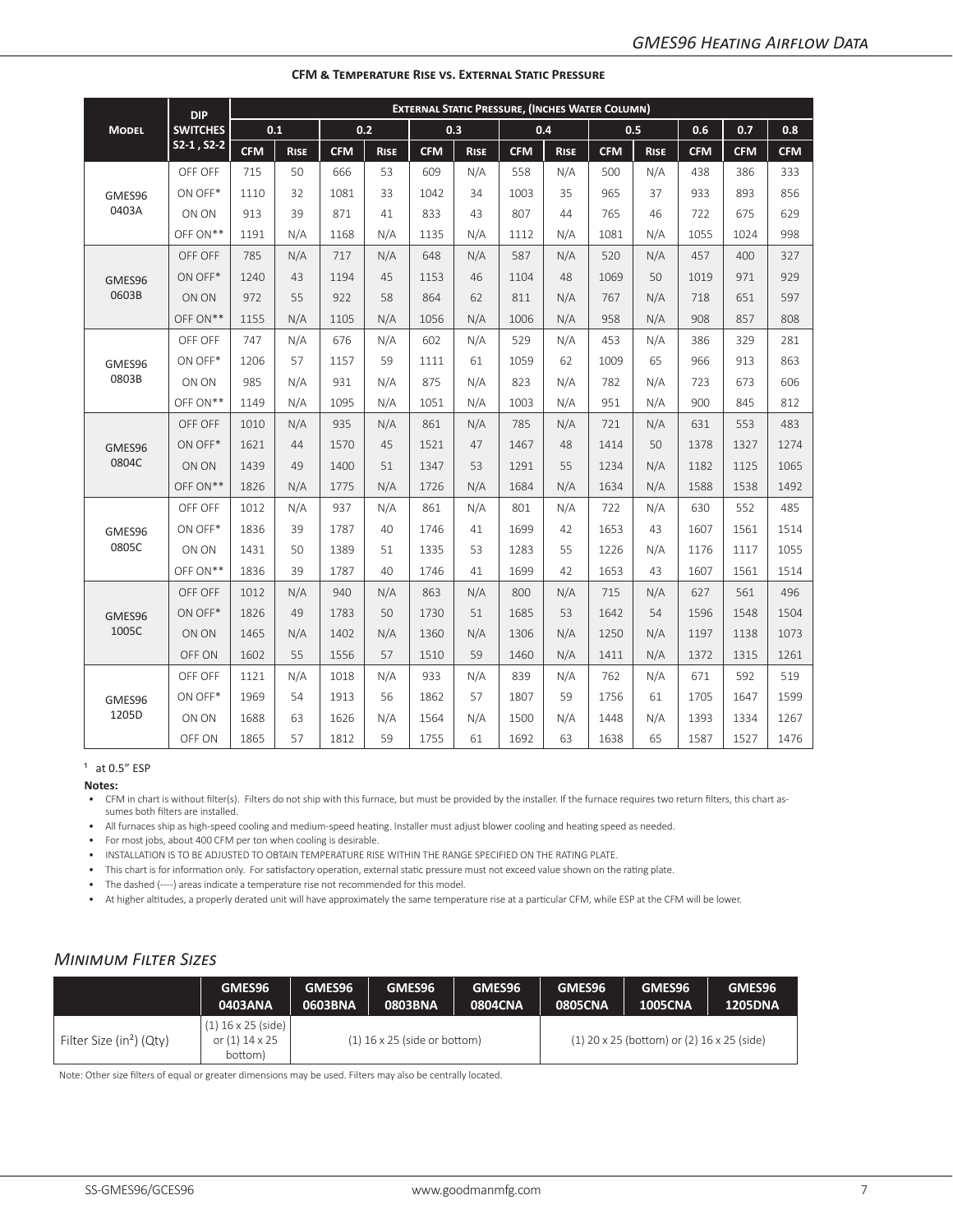|              | <b>DIP</b>      |            |            | <b>EXTERNAL STATIC PRESSURE, (INCHES WATER COLUMN)</b> |            |            |            |            |            |            |              |
|--------------|-----------------|------------|------------|--------------------------------------------------------|------------|------------|------------|------------|------------|------------|--------------|
| <b>MODEL</b> | <b>SWITCHES</b> | 0.1        | 0.2        | 0.3                                                    | 0.4        | 0.5        | 0.6        | 0.7        | 0.8        | 0.9        | $\mathbf{1}$ |
|              | $S2-3$ , $S2-4$ | <b>CFM</b> | <b>CFM</b> | <b>CFM</b>                                             | <b>CFM</b> | <b>CFM</b> | <b>CFM</b> | <b>CFM</b> | <b>CFM</b> | <b>CFM</b> | <b>CFM</b>   |
|              | OFF OFF*        | 715        | 666        | 609                                                    | 558        | 500        | 438        | 386        | 333        | 276        | 220          |
| GMES96       | ON OFF          | 1110       | 1081       | 1042                                                   | 1003       | 965        | 933        | 893        | 856        | 820        | 803          |
| 0403A        | OFF ON          | 1191       | 1168       | 1135                                                   | 1112       | 1081       | 1055       | 1024       | 998        | 978        | N/A          |
|              | ON ON           | 1344       | 1312       | 1278                                                   | 1247       | 1215       | 1178       | 1143       | 1114       | 1081       | 1049         |
|              | OFF OFF*        | 785        | 717        | 648                                                    | 587        | 520        | 457        | 400        | 327        | 269        | 206          |
| GMES96       | ON OFF          | 1240       | 1194       | 1153                                                   | 1104       | 1069       | 1019       | 971        | 929        | 893        | N/A          |
| 0603B        | OFF ON          | 1155       | 1105       | 1056                                                   | 1006       | 958        | 908        | 857        | 808        | 772        | 723          |
|              | ON ON           | 1384       | 1338       | 1300                                                   | 1257       | 1215       | 1169       | 1125       | 1080       | 1040       | 994          |
|              | OFF OFF*        | 747        | 676        | 602                                                    | 529        | 453        | 386        | 329        | 281        | 186        | N/A          |
| GMES96       | ON OFF          | 1206       | 1157       | 1111                                                   | 1059       | 1009       | 966        | 913        | 863        | 834        | 784          |
| 0803B        | OFF ON          | 1149       | 1095       | 1051                                                   | 1003       | 951        | 900        | 845        | 812        | 762        | 707          |
|              | ON ON           | 1414       | 1380       | 1333                                                   | 1305       | 1260       | 1223       | 1180       | 1137       | 1091       | 1047         |
|              | OFF OFF*        | 1010       | 935        | 861                                                    | 785        | 721        | 631        | 553        | 483        | 423        | 350          |
| GMES96       | ON OFF          | 1621       | 1570       | 1521                                                   | 1467       | 1414       | 1378       | 1327       | 1274       | 1221       | 1167         |
| 0804C        | OFF ON          | 1826       | 1775       | 1726                                                   | 1684       | 1634       | 1588       | 1538       | 1492       | 1448       | 1398         |
|              | ON ON           | 1843       | 1798       | 1753                                                   | 1710       | 1666       | 1618       | 1574       | 1526       | 1481       | 1432         |
|              | OFF OFF*        | 1012       | 937        | 861                                                    | 801        | 722        | 630        | 552        | 485        | 420        | 353          |
| GMES96       | ON OFF          | 1836       | 1787       | 1746                                                   | 1699       | 1653       | 1607       | 1561       | 1514       | 1471       | 1419         |
| 0805C        | OFF ON          | 1836       | 1787       | 1746                                                   | 1699       | 1653       | 1607       | 1561       | 1514       | 1471       | 1419         |
|              | ON ON           | 2215       | 2171       | 2137                                                   | 2098       | 2060       | 2022       | 1986       | 1948       | 1908       | 1869         |
|              | OFF OFF*        | 1012       | 940        | 863                                                    | 800        | 715        | 627        | 561        | 496        | 437        | 374          |
| GMES96       | ON OFF          | 1826       | 1783       | 1730                                                   | 1685       | 1642       | 1596       | 1548       | 1504       | 1455       | 1406         |
| 1005C        | OFF ON          | 1602       | 1556       | 1510                                                   | 1460       | 1411       | 1372       | 1315       | 1261       | 1207       | 1156         |
|              | ON ON           | 2225       | 2180       | 2141                                                   | 2105       | 2070       | 2033       | 1996       | 1957       | 1923       | 1883         |
|              | OFF OFF*        | 1121       | 1018       | 933                                                    | 839        | 762        | 671        | 592        | 519        | 447        | 371          |
| GMES96       | ON OFF          | 1969       | 1913       | 1862                                                   | 1807       | 1756       | 1705       | 1647       | 1599       | 1544       | 1481         |
| 1205D        | OFF ON          | 1865       | 1812       | 1755                                                   | 1692       | 1638       | 1587       | 1527       | 1476       | 1411       | 1351         |
|              | ON ON           | 2268       | 2214       | 2173                                                   | 2117       | 2068       | 2022       | 1978       | 1924       | 1874       | 1832         |

 $1$  at 0.5 $"$  ESP

#### **Notes:**

• CFM in chart is without filter(s). Filters do not ship with this furnace, but must be provided by the installer. If the

furnace requires two return filters, this chart assumes both filters are installed.

• All furnaces ship as high-speed cooling and medium-speed heating. Installer must adjust blower cooling and heating speed as needed.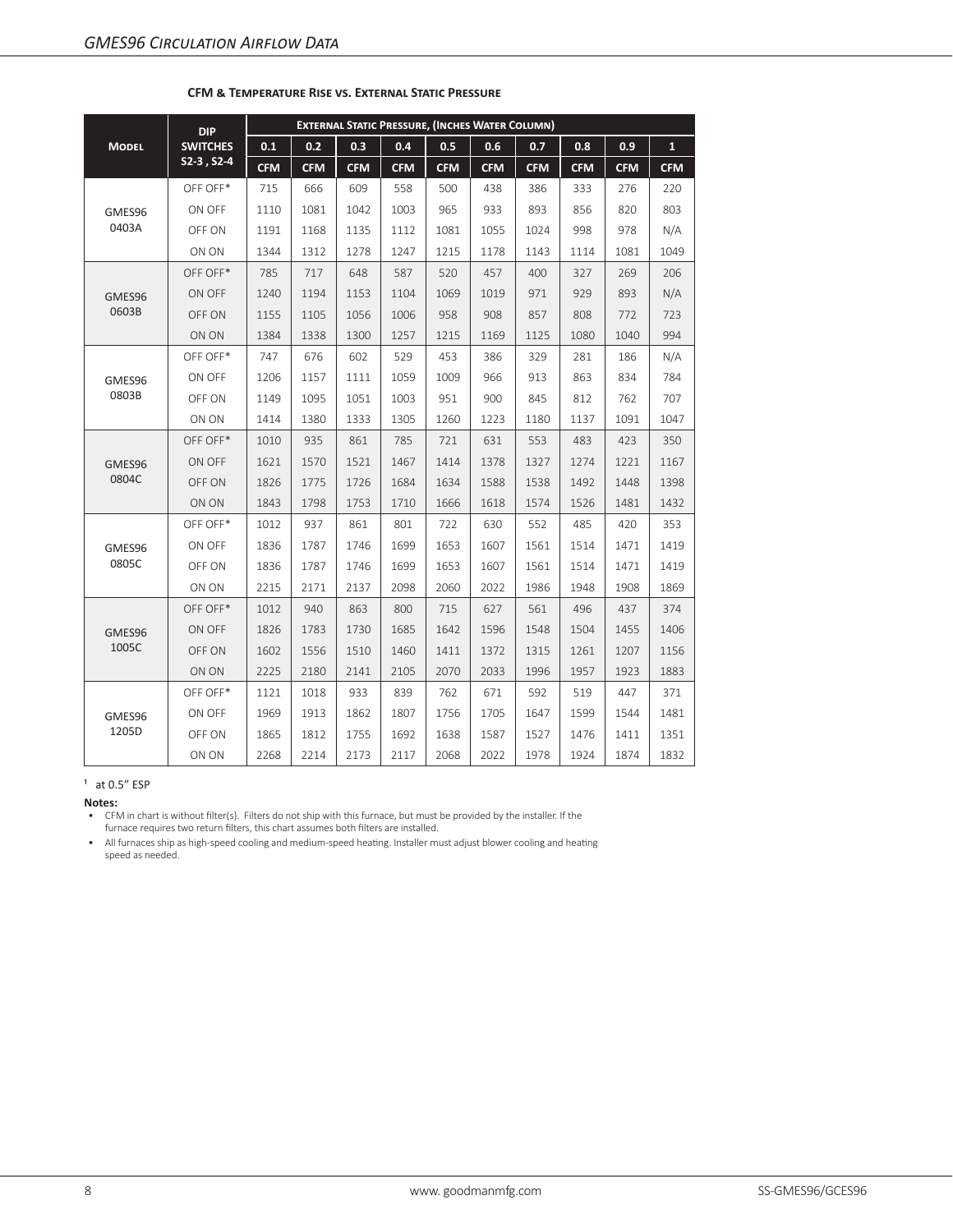|                                                       | <b>DIP SWITCHES</b> |            |            |            |            | <b>EXTERNAL STATIC PRESSURE, (INCHES WATER COLUMN)</b> |            |            |            |            |              |
|-------------------------------------------------------|---------------------|------------|------------|------------|------------|--------------------------------------------------------|------------|------------|------------|------------|--------------|
| <b>MODEL</b>                                          | $51-1, S1-2,$       | 0.1        | 0.2        | 0.3        | 0.4        | 0.5                                                    | 0.6        | 0.7        | 0.8        | 0.9        | $\mathbf{1}$ |
|                                                       | $S1-3$              | <b>CFM</b> | <b>CFM</b> | <b>CFM</b> | <b>CFM</b> | <b>CFM</b>                                             | <b>CFM</b> | <b>CFM</b> | <b>CFM</b> | <b>CFM</b> | <b>CFM</b>   |
|                                                       | OFF OFF OFF         | 715        | 666        | 609        | 558        | 500                                                    | 438        | 386        | 333        | 276        | 220          |
|                                                       | OFF ON ON           | 715        | 666        | 609        | 558        | 500                                                    | 438        | 386        | 333        | 276        | 220          |
|                                                       | ON OFF ON           | 715        | 666        | 609        | 558        | 500                                                    | 438        | 386        | 333        | 276        | 220          |
| GMES96                                                | ON ON ON            | 715        | 666        | 609        | 558        | 500                                                    | 438        | 386        | 333        | 276        | 220          |
| 0403A                                                 | ON OFF OFF          | 1110       | 1081       | 1042       | 1003       | 965                                                    | 933        | 893        | 856        | 820        | 803          |
|                                                       | ON ON OFF           | 913        | 871        | 833        | 807        | 765                                                    | 722        | 675        | 629        | 574        | 535          |
|                                                       | OFF ON OFF          | 1191       | 1168       | 1135       | 1112       | 1081                                                   | 1055       | 1024       | 998        | 978        | N/A          |
|                                                       | OFF OFF ON*         | 1344       | 1312       | 1278       | 1247       | 1215                                                   | 1178       | 1143       | 1114       | 1081       | 1049         |
|                                                       | OFF OFF OFF         | 785        | 717        | 648        | 587        | 520                                                    | 457        | 400        | 327        | 269        | 206          |
|                                                       | OFF ON ON           | 785        | 717        | 648        | 587        | 520                                                    | 457        | 400        | 327        | 269        | 206          |
|                                                       | ON OFF ON           | 785        | 717        | 648        | 587        | 520                                                    | 457        | 400        | 327        | 269        | 206          |
| GMES96                                                | ON ON ON            | 785        | 717        | 648        | 587        | 520                                                    | 457        | 400        | 327        | 269        | 206          |
| 0603B                                                 | ON OFF OFF          | 1240       | 1194       | 1153       | 1104       | 1069                                                   | 1019       | 971        | 929        | 893        | N/A          |
|                                                       | ON ON OFF           | 972        | 922        | 864        | 811        | 767                                                    | 718        | 651        | 597        | 556        | 511          |
|                                                       | OFF ON OFF          | 1155       | 1105       | 1056       | 1006       | 958                                                    | 908        | 857        | 808        | 772        | 723          |
|                                                       | OFF OFF ON*         | 1384       | 1338       | 1300       | 1257       | 1215                                                   | 1169       | 1125       | 1080       | 1040       | 994          |
|                                                       | OFF OFF OFF         | 747        | 676        | 602        | 529        | 453                                                    | 386        | 329        | 281        | 186        | N/A          |
| GMES96<br>0803B<br>GMES96<br>0804C<br>GMES96<br>0805C | OFF ON ON           | 747        | 676        | 602        | 529        | 453                                                    | 386        | 329        | 281        | 186        | N/A          |
|                                                       | ON OFF ON           | 747        | 676        | 602        | 529        | 453                                                    | 386        | 329        | 281        | 186        | N/A          |
|                                                       | ON ON ON            | 747        | 676        | 602        | 529        | 453                                                    | 386        | 329        | 281        | 186        | N/A          |
|                                                       | ON OFF OFF          | 1206       | 1157       | 1111       | 1059       | 1009                                                   | 966        | 913        | 863        | 834        | 784          |
|                                                       | ON ON OFF           | 985        | 931        | 875        | 823        | 782                                                    | 723        | 673        | 606        | 548        | 508          |
|                                                       | OFF ON OFF          | 1149       | 1095       | 1051       | 1003       | 951                                                    | 900        | 845        | 812        | 762        | 707          |
|                                                       | OFF OFF ON*         | 1414       | 1380       | 1333       | 1305       | 1260                                                   | 1223       | 1180       | 1137       | 1091       | 1047         |
|                                                       | OFF OFF OFF         | 1010       | 935        | 861        | 785        | 721                                                    | 631        | 553        | 483        | 423        | 350          |
|                                                       | OFF ON ON           | 1010       | 935        | 861        | 785        | 721                                                    | 631        | 553        | 483        | 423        | 350          |
|                                                       | ON OFF ON           | 1010       | 935        | 861        | 785        | 721                                                    | 631        | 553        | 483        | 423        | 350          |
|                                                       | ON ON ON            | 1010       | 935        | 861        | 785        | 721                                                    | 631        | 553        | 483        | 423        | 350          |
|                                                       | ON OFF OFF          | 1621       | 1570       | 1521       | 1467       | 1414                                                   | 1378       | 1327       | 1274       | 1221       | 1167         |
|                                                       | ON ON OFF           | 1439       | 1400       | 1347       | 1291       | 1234                                                   | 1182       | 1125       | 1065       | 1000       | 930          |
|                                                       | OFF ON OFF          | 1826       | 1775       | 1726       | 1684       | 1634                                                   | 1588       | 1538       | 1492       | 1448       | 1398         |
|                                                       | OFF OFF ON*         | 1843       | 1798       | 1753       | 1710       | 1666                                                   | 1618       | 1574       | 1526       | 1481       | 1432         |
|                                                       | OFF OFF OFF         | 1012       | 937        | 861        | 801        | 722                                                    | 630        | 552        | 485        | 420        | 353          |
|                                                       | OFF ON ON           | 1012       | 937        | 861        | 801        | 722                                                    | 630        | 552        | 485        | 420        | 353          |
|                                                       | ON OFF ON           | 1012       | 937        | 861        | 801        | 722                                                    | 630        | 552        | 485        | 420        | 353          |
|                                                       | ON ON ON            | 1012       | 937        | 861        | 801        | 722                                                    | 630        | 552        | 485        | 420        | 353          |
|                                                       | ON OFF OFF          | 1836       | 1787       | 1746       | 1699       | 1653                                                   | 1607       | 1561       | 1514       | 1471       | 1419         |
|                                                       | ON ON OFF           | 1431       | 1389       | 1335       | 1283       | 1226                                                   | 1176       | 1117       | 1055       | 993        | 924          |
|                                                       | OFF ON OFF          | 1836       | 1787       | 1746       | 1699       | 1653                                                   | 1607       | 1561       | 1514       | 1471       | 1419         |
|                                                       | OFF OFF ON*         | 2215       | 2171       | 2137       | 2098       | 2060                                                   | 2022       | 1986       | 1948       | 1908       | 1869         |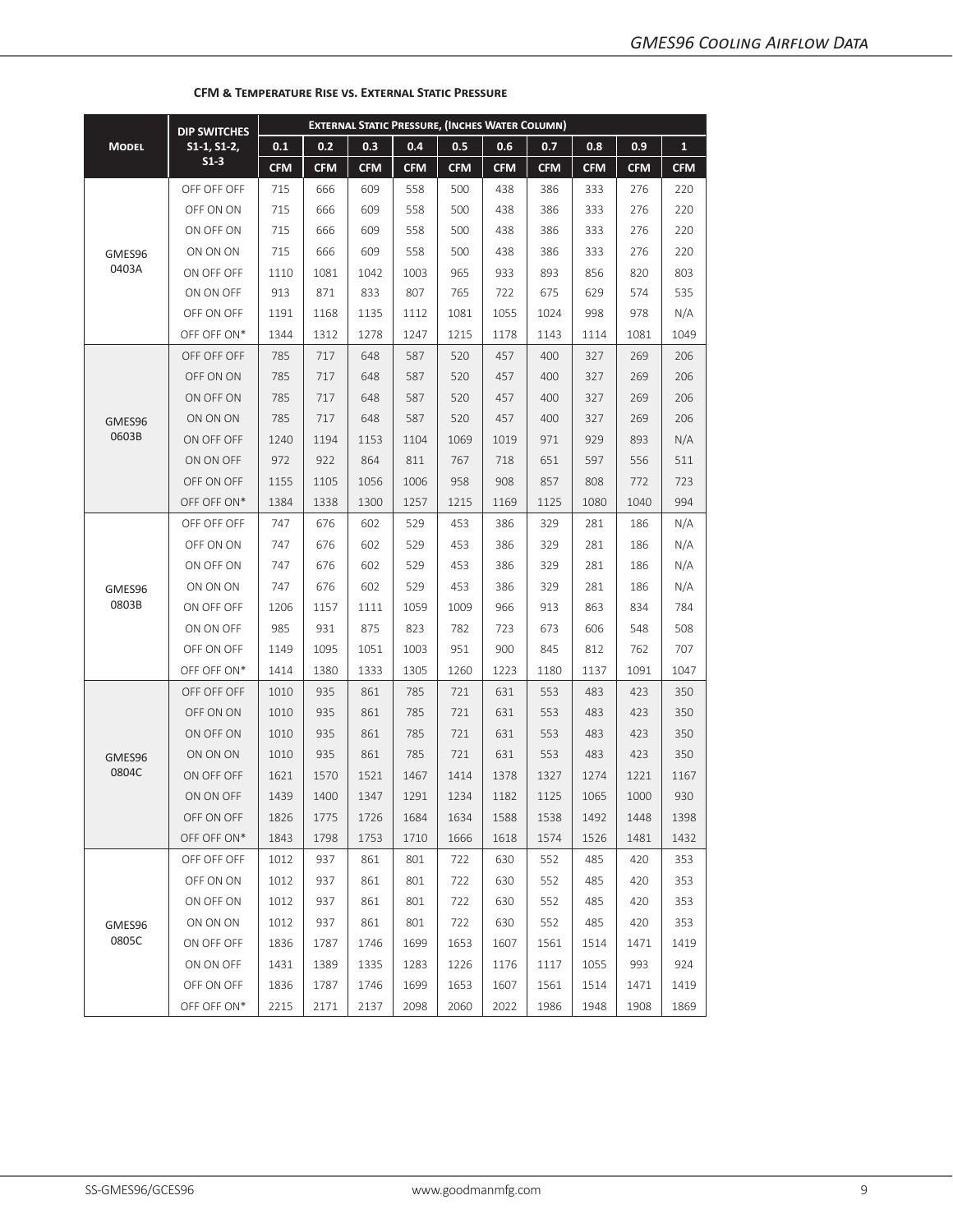|              | <b>DIP SWITCHES</b> | <b>EXTERNAL STATIC PRESSURE, (INCHES WATER COLUMN)</b> |            |            |            |            |            |            |            |            |              |  |
|--------------|---------------------|--------------------------------------------------------|------------|------------|------------|------------|------------|------------|------------|------------|--------------|--|
| <b>MODEL</b> | $S1-1, S1-2,$       | 0.1                                                    | 0.2        | 0.3        | 0.4        | 0.5        | 0.6        | 0.7        | 0.8        | 0.9        | $\mathbf{1}$ |  |
|              | $S1-3$              | <b>CFM</b>                                             | <b>CFM</b> | <b>CFM</b> | <b>CFM</b> | <b>CFM</b> | <b>CFM</b> | <b>CFM</b> | <b>CFM</b> | <b>CFM</b> | <b>CFM</b>   |  |
|              | OFF OFF OFF         | 1012                                                   | 940        | 863        | 800        | 715        | 627        | 561        | 496        | 437        | 374          |  |
|              | OFF ON ON           | 1012                                                   | 940        | 863        | 800        | 715        | 627        | 561        | 496        | 437        | 374          |  |
|              | ON OFF ON           | 1012                                                   | 940        | 863        | 800        | 715        | 627        | 561        | 496        | 437        | 374          |  |
| GMES96       | ON ON ON            | 1012                                                   | 940        | 863        | 800        | 715        | 627        | 561        | 496        | 437        | 374          |  |
| 1005C        | ON OFF OFF          | 1826                                                   | 1783       | 1730       | 1685       | 1642       | 1596       | 1548       | 1504       | 1455       | 1406         |  |
|              | ON ON OFF           | 1465                                                   | 1402       | 1360       | 1306       | 1250       | 1197       | 1138       | 1073       | 1016       | 947          |  |
|              | OFF ON OFF          | 1602                                                   | 1556       | 1510       | 1460       | 1411       | 1372       | 1315       | 1261       | 1207       | 1156         |  |
|              | OFF OFF ON*         | 2225                                                   | 2180       | 2141       | 2105       | 2070       | 2033       | 1996       | 1957       | 1923       | 1883         |  |
|              | OFF OFF OFF         | 1121                                                   | 1018       | 933        | 839        | 762        | 671        | 592        | 519        | 447        | 371          |  |
|              | OFF ON ON           | 1121                                                   | 1018       | 933        | 839        | 762        | 671        | 592        | 519        | 447        | 371          |  |
|              | ON OFF ON           | 1121                                                   | 1018       | 933        | 839        | 762        | 671        | 592        | 519        | 447        | 371          |  |
| GMES96       | ON ON ON            | 1121                                                   | 1018       | 933        | 839        | 762        | 671        | 592        | 519        | 447        | 371          |  |
| 1205D        | ON OFF OFF          | 1969                                                   | 1913       | 1862       | 1807       | 1756       | 1705       | 1647       | 1599       | 1544       | 1481         |  |
|              | ON ON OFF           | 1688                                                   | 1626       | 1564       | 1500       | 1448       | 1393       | 1334       | 1267       | 1199       | 1125         |  |
|              | OFF ON OFF          | 1865                                                   | 1812       | 1755       | 1692       | 1638       | 1587       | 1527       | 1476       | 1411       | 1351         |  |
|              | OFF OFF ON*         | 2268                                                   | 2214       | 2173       | 2117       | 2068       | 2022       | 1978       | 1924       | 1874       | 1832         |  |

 $1$  at 0.5" ESP

**Notes:**

• CFM in chart is without filter(s). Filters do not ship with this furnace, but must be provided by the installer. If the furnace requires two return filters, this chart assumes both filters are installed.

• All furnaces ship as high-speed cooling and medium-speed heating. Installer must adjust blower cooling and heating speed as needed.

• For most jobs, about 400 CFM per ton when cooling is desirable.

• INSTALLATION IS TO BE ADJUSTED TO OBTAIN TEMPERATURE RISE WITHIN THE RANGE SPECIFIED ON THE RATING PLATE.

• This chart is for information only. For satisfactory operation, external static pressure must not exceed value shown on the rating plate.

• The dashed (----) areas indicate a temperature rise not recommended for this model.

• At higher altitudes, a properly derated unit will have approximately the same temperature rise at a particular CFM, while ESP at the CFM will be lower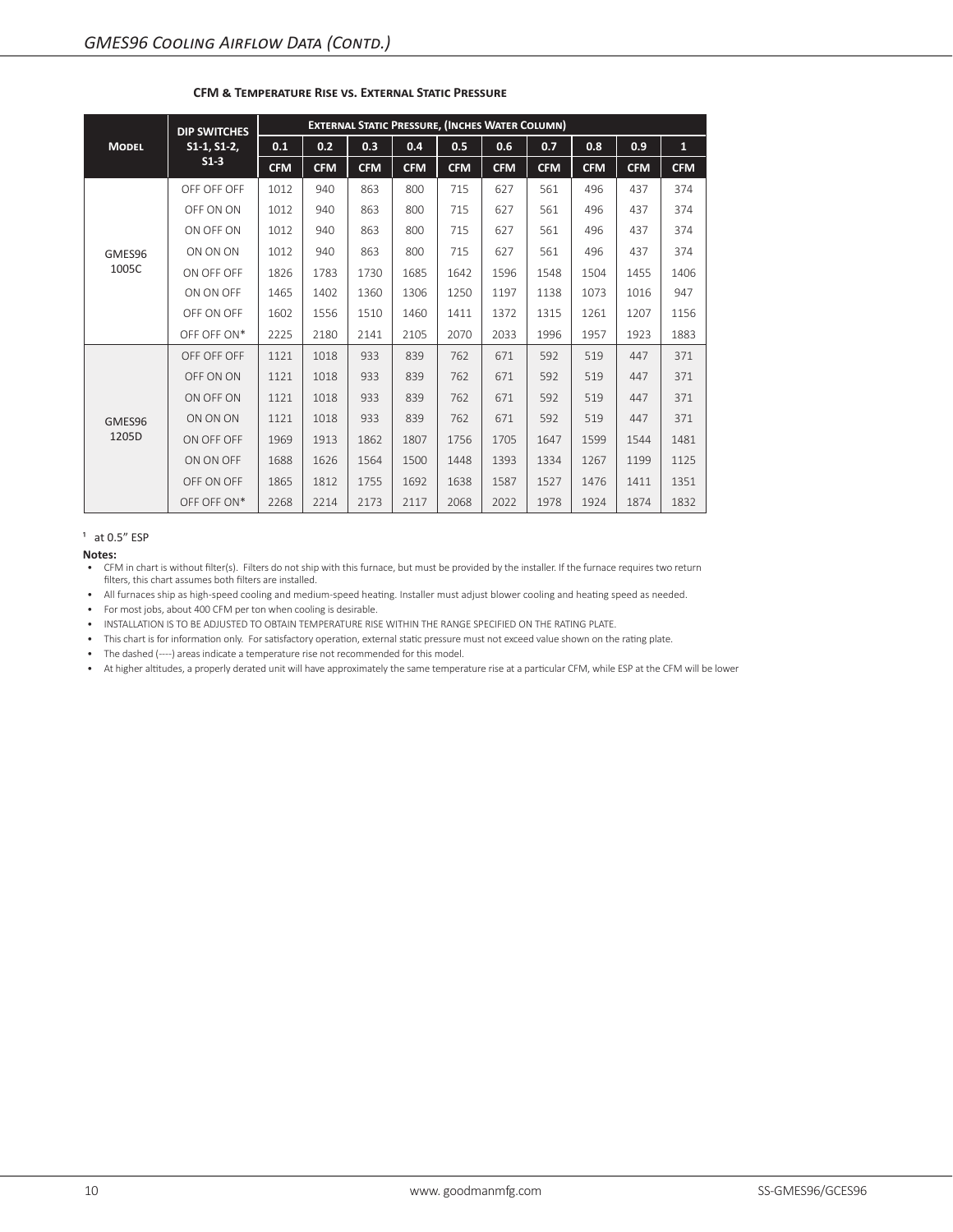|                 | <b>DIP</b>      | <b>EXTERNAL STATIC PRESSURE, (INCHES WATER COLUMN)</b> |             |            |             |            |             |            |             |            |             |            |            |            |
|-----------------|-----------------|--------------------------------------------------------|-------------|------------|-------------|------------|-------------|------------|-------------|------------|-------------|------------|------------|------------|
| <b>MODEL</b>    | <b>SWITCHES</b> | 0.1                                                    |             | 0.2        |             |            | 0.3         |            | 0.4         |            | 0.5         | 0.6        | 0.7        | 0.8        |
|                 | $S2-1, S2-2$    | <b>CFM</b>                                             | <b>RISE</b> | <b>CFM</b> | <b>RISE</b> | <b>CFM</b> | <b>RISE</b> | <b>CFM</b> | <b>RISE</b> | <b>CFM</b> | <b>RISE</b> | <b>CFM</b> | <b>CFM</b> | <b>CFM</b> |
|                 | OFF OFF         | 629                                                    | N/A         | 566        | N/A         | 509        | N/A         | 450        | N/A         | 388        | N/A         | 327        | 269        | 228        |
| GCES96          | ON OFF*         | 949                                                    | 37          | 899        | 40          | 853        | 42          | 809        | 44          | 786        | 45          | 742        | 697        | 652        |
| 0403B           | ON ON           | 733                                                    | 49          | 672        | 53          | 613        | N/A         | 563        | N/A         | 512        | N/A         | 454        | 404        | 349        |
|                 | OFF ON**        | 1126                                                   | N/A         | 1086       | N/A         | 1044       | N/A         | 1006       | N/A         | 968        | N/A         | 925        | 885        | 849        |
|                 | OFF OFF         | 754                                                    | N/A         | 684        | N/A         | 615        | N/A         | 542        | N/A         | 471        | N/A         | 411        | 343        | 276        |
| GCES96          | ON OFF*         | 1332                                                   | 40          | 1291       | 41          | 1252       | 43          | 1218       | 44          | 1173       | 45          | 1134       | 1088       | 1049       |
| 0603B           | ON ON           | 972                                                    | 55          | 922        | 58          | 864        | 62          | 811        | N/A         | 767        | N/A         | 718        | 651        | 597        |
|                 | OFF ON          | 1155                                                   | 46          | 1105       | 48          | 1056       | 51          | 1006       | 53          | 958        | 56          | 908        | 857        | 808        |
|                 | OFF OFF         | 760                                                    | N/A         | 686        | N/A         | 613        | N/A         | 542        | N/A         | 459        | N/A         | 376        | 310        | 266        |
| GCES96          | ON OFF*         | 1390                                                   | 51          | 1342       | 53          | 1292       | 55          | 1254       | 57          | 1201       | 59          | 1157       | 1112       | 1072       |
| 0804C           | ON ON           | 1397                                                   | 51          | 1361       | 52          | 1318       | 54          | 1266       | 56          | 1224       | 58          | 1181       | 1139       | 1095       |
|                 | OFF ON**        | 1581                                                   | N/A         | 1537       | N/A         | 1492       | N/A         | 1452       | N/A         | 1413       | N/A         | 1387       | 1347       | 1305       |
|                 | OFF OFF         | 1211                                                   | N/A         | 1129       | N/A         | 1045       | N/A         | 964        | N/A         | 890        | N/A         | 812        | 764        | 702        |
| GCES96          | ON OFF*         | 1650                                                   | 54          | 1592       | 56          | 1530       | 58          | 1478       | 60          | 1428       | 62          | 1389       | 1327       | 1270       |
| 1005C           | ON ON           | 1457                                                   | 61          | 1394       | 64          | 1338       | 66          | 1294       | 69          | 1236       | N/A         | 1171       | 1110       | 1048       |
|                 | OFF ON**        | 1860                                                   | N/A         | 1810       | N/A         | 1755       | N/A         | 1702       | N/A         | 1656       | N/A         | 1611       | 1553       | 1511       |
|                 | OFF OFF         | 1296                                                   | N/A         | 1190       | N/A         | 1076       | N/A         | 960        | N/A         | 839        | N/A         | 760        | 653        | 559        |
| GCES96<br>1205D | ON OFF*         | 1917                                                   | 56          | 1843       | 58          | 1759       | 61          | 1686       | 63          | 1600       | 67          | 1513       | 1420       | 1348       |
|                 | ON ON           | 1611                                                   | 66          | 1521       | 70          | 1433       | 74          | 1347       | N/A         | 1246       | N/A         | 1145       | 1044       | 953        |
|                 | OFF ON**        | 2011                                                   | N/A         | 1936       | N/A         | 1858       | N/A         | 1779       | N/A         | 1692       | N/A         | 1610       | 1531       | 1442       |

#### $1$  at 0.5" ESP

**Notes:**

• CFM in chart is without filter(s). Filters do not ship with this furnace, but must be provided by the installer. If the furnace requires two return filters, this chart assumes both filters are installed.

• All furnaces ship as high-speed cooling and medium-speed heating. Installer must adjust blower cooling and heating speed as needed.

• For most jobs, about 400 CFM per ton when cooling is desirable.

• INSTALLATION IS TO BE ADJUSTED TO OBTAIN TEMPERATURE RISE WITHIN THE RANGE SPECIFIED ON THE RATING PLATE.

• This chart is for information only. For satisfactory operation, external static pressure must not exceed value shown on the rating plate.

• The dashed (----) areas indicate a temperature rise not recommended for this model.

• At higher altitudes, a properly derated unit will have approximately the same temperature rise at a particular CFM, while ESP at the CFM will be lower.

### *Minimum Filter Sizes*

|                                      | GCES96  | GCES96                                      | GCES96         | GCES96                                             | GCES96         |
|--------------------------------------|---------|---------------------------------------------|----------------|----------------------------------------------------|----------------|
|                                      | 0403BNA | 0603BNA                                     | <b>0804CNA</b> | <b>1005CNA</b>                                     | <b>1205DNA</b> |
| Filter Size (in <sup>2</sup> ) (Qty) |         | $(2)$ 10 x 20 or $(1)$ 16 x 25 (top return) |                | $(1)$ 14 x 20 (bottom) or (1) 20 x 25 (top return) |                |

Note: Other size filters of equal or greater dimensions may be used. Filters may also be centrally located.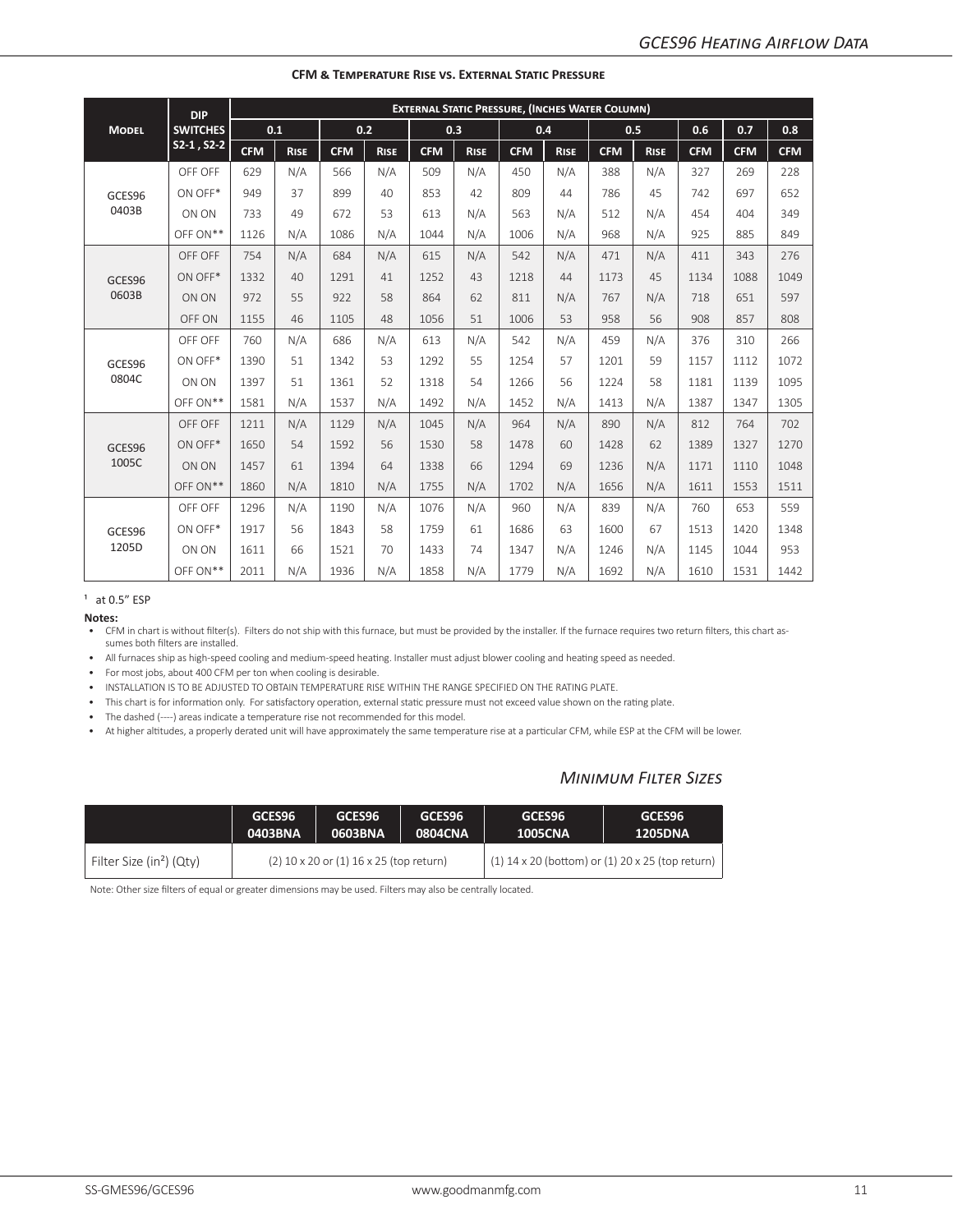|              | <b>DIP</b>      |            |            | <b>EXTERNAL STATIC PRESSURE, (INCHES WATER COLUMN)</b> |            |            |            |            |            |            |              |
|--------------|-----------------|------------|------------|--------------------------------------------------------|------------|------------|------------|------------|------------|------------|--------------|
| <b>MODEL</b> | <b>SWITCHES</b> | 0.1        | 0.2        | 0.3                                                    | 0.4        | 0.5        | 0.6        | 0.7        | 0.8        | 0.9        | $\mathbf{1}$ |
|              | $S2-3, S2-4$    | <b>CFM</b> | <b>CFM</b> | <b>CFM</b>                                             | <b>CFM</b> | <b>CFM</b> | <b>CFM</b> | <b>CFM</b> | <b>CFM</b> | <b>CFM</b> | <b>CFM</b>   |
|              | OFF OFF*        | 629        | 566        | 509                                                    | 450        | 388        | 327        | 269        | 228        | 195        | 153          |
| GCES96       | ON OFF          | 949        | 899        | 853                                                    | 809        | 786        | 742        | 697        | 652        | 609        | 575          |
| 0403B        | OFF ON          | 1126       | 1086       | 1044                                                   | 1006       | 968        | 925        | 885        | 849        | 827        | 792          |
|              | ON ON           | 1359       | 1321       | 1284                                                   | 1251       | 1218       | 1181       | 1147       | 1114       | 1080       | 1045         |
|              | OFF OFF*        | 754        | 684        | 615                                                    | 542        | 471        | 411        | 343        | 276        | 214        | N/A          |
| GCES96       | ON OFF          | 1332       | 1291       | 1252                                                   | 1218       | 1173       | 1134       | 1088       | 1049       | 1013       | N/A          |
| 0603B        | OFF ON          | 1155       | 1105       | 1056                                                   | 1006       | 958        | 908        | 857        | 8080       | 772        | 723          |
|              | ON ON           | 1384       | 1338       | 1300                                                   | 1257       | 1215       | 1189       | 1169       | 1125       | 1080       | 1040         |
|              | OFF OFF*        | 760        | 686        | 613                                                    | 542        | 459        | 376        | 310        | 266        | 224        | 190          |
| GCES96       | ON OFF          | 1390       | 1342       | 1292                                                   | 1254       | 1201       | 1157       | 1112       | 1072       | 1022       | 985          |
| 0804C        | OFF ON          | 1581       | 1537       | 1492                                                   | 1452       | 1413       | 1387       | 1347       | 1305       | 1267       | 1225         |
|              | ON ON           | 1800       | 1758       | 1716                                                   | 1678       | 1636       | 1601       | 1565       | 1529       | 1491       | 1457         |
|              | OFF OFF*        | 1211       | 1129       | 1045                                                   | 964        | 890        | 812        | 764        | 702        | 639        | 583          |
| GCES96       | ON OFF          | 1650       | 1592       | 1530                                                   | 1478       | 1428       | 1389       | 1327       | 1270       | 1213       | 1159         |
| 1005C        | OFF ON          | 1860       | 1810       | 1755                                                   | 1702       | 1656       | 1611       | 1553       | 1511       | 1454       | 1405         |
|              | ON ON           | 2230       | 2176       | 2125                                                   | 2086       | 2038       | 1999       | 1958       | 1917       | 1880       | 1829         |
|              | OFF OFF*        | 1296       | 1190       | 1076                                                   | 960        | 839        | 760        | 653        | 559        | 452        | 351          |
| GCES96       | ON OFF          | 1917       | 1843       | 1759                                                   | 1686       | 1600       | 1513       | 1420       | 1348       | 1258       | 1173         |
| 1205D        | OFF ON          | 2011       | 1936       | 1858                                                   | 1779       | 1692       | 1610       | 1531       | 1442       | 1365       | 1266         |
|              | ON ON           | 2317       | 2257       | 2196                                                   | 2122       | 2061       | 1990       | 1914       | 1762       | 1523       | 1232         |

 $1$  at 0.5 $"$  ESP

**Notes:**

• CFM in chart is without filter(s). Filters do not ship with this furnace, but must be provided by the installer. If the furnace requires two return filters, this chart assumes both filters are installed.

• All furnaces ship as high-speed cooling and medium-speed heating. Installer must adjust blower cooling and heating speed as needed.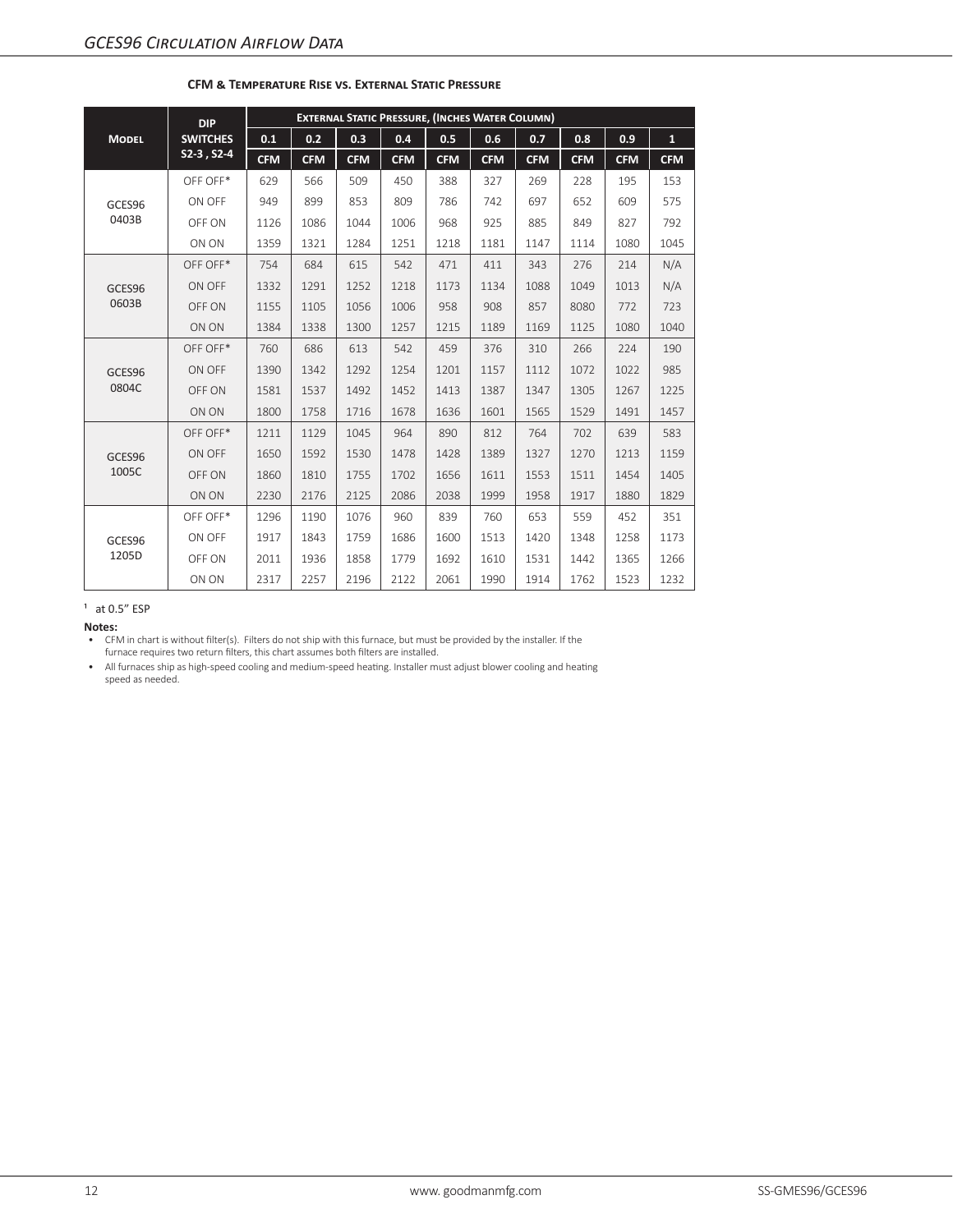|              | <b>DIP SWITCHES</b>     | <b>EXTERNAL STATIC PRESSURE, (INCHES WATER COLUMN)</b> |            |            |            |            |            |            |            |            |              |  |
|--------------|-------------------------|--------------------------------------------------------|------------|------------|------------|------------|------------|------------|------------|------------|--------------|--|
| <b>MODEL</b> | $S1-1, S1-2,$<br>$S1-3$ | 0.1                                                    | 0.2        | 0.3        | 0.4        | 0.5        | 0.6        | 0.7        | 0.8        | 0.9        | $\mathbf{1}$ |  |
|              |                         | <b>CFM</b>                                             | <b>CFM</b> | <b>CFM</b> | <b>CFM</b> | <b>CFM</b> | <b>CFM</b> | <b>CFM</b> | <b>CFM</b> | <b>CFM</b> | <b>CFM</b>   |  |
|              | OFF OFF OFF             | 629                                                    | 566        | 509        | 450        | 388        | 327        | 269        | 228        | 195        | 153          |  |
|              | OFF ON ON               | 629                                                    | 566        | 509        | 450        | 388        | 327        | 269        | 228        | 195        | 153          |  |
|              | ON OFF ON               | 629                                                    | 566        | 509        | 450        | 388        | 327        | 269        | 228        | 195        | 153          |  |
| GCES96       | ON ON ON                | 629                                                    | 566        | 509        | 450        | 388        | 327        | 269        | 228        | 195        | 153          |  |
| 0403B        | ON OFF OFF              | 949                                                    | 899        | 853        | 809        | 786        | 742        | 697        | 652        | 609        | 575          |  |
|              | ON ON OFF               | 733                                                    | 672        | 613        | 563        | 512        | 454        | 404        | 349        | 306        | 261          |  |
|              | OFF ON OFF              | 1126                                                   | 1086       | 1044       | 1006       | 968        | 925        | 885        | 849        | 827        | 792          |  |
|              | OFF OFF ON*             | 1359                                                   | 1321       | 1284       | 1251       | 1218       | 1181       | 1147       | 1114       | 1080       | 1045         |  |
|              | OFF OFF OFF             | 754                                                    | 684        | 615        | 542        | 471        | 411        | 343        | 276        | 214        | N/A          |  |
|              | OFF ON ON               | 754                                                    | 684        | 615        | 542        | 471        | 411        | 343        | 276        | 214        | N/A          |  |
|              | ON OFF ON               | 754                                                    | 684        | 615        | 542        | 471        | 411        | 343        | 276        | 214        | N/A          |  |
| GCES96       | ON ON ON                | 754                                                    | 684        | 615        | 542        | 471        | 411        | 343        | 276        | 214        | N/A          |  |
| 0603B        | ON OFF OFF              | 1332                                                   | 1291       | 1252       | 1218       | 1173       | 1134       | 1088       | 1049       | 1013       | N/A          |  |
|              | ON ON OFF               | 972                                                    | 922        | 864        | 811        | 767        | 718        | 651        | 597        | 556        | 511          |  |
|              | OFF ON OFF              | 1155                                                   | 1105       | 1056       | 1006       | 958        | 908        | 857        | 808        | 772        | 723          |  |
|              | OFF OFF ON*             | 1384                                                   | 1338       | 1300       | 1257       | 1215       | 1189       | 1169       | 1125       | 1080       | 1040         |  |
|              | OFF OFF OFF             | 760                                                    | 686        | 613        | 542        | 459        | 376        | 310        | 266        | 224        | 190          |  |
|              | OFF ON ON               | 760                                                    | 686        | 613        | 542        | 459        | 376        | 310        | 266        | 224        | 190          |  |
|              | ON OFF ON               | 760                                                    | 686        | 613        | 542        | 459        | 376        | 310        | 266        | 224        | 190          |  |
| GCES96       | ON ON ON                | 760                                                    | 686        | 613        | 542        | 459        | 376        | 310        | 266        | 224        | 190          |  |
| 0804C        | ON OFF OFF              | 1390                                                   | 1342       | 1292       | 1254       | 1201       | 1157       | 1112       | 1072       | 1022       | 985          |  |
|              | ON ON OFF               | 1397                                                   | 1361       | 1318       | 1266       | 1224       | 1181       | 1139       | 1095       | 1050       | 1003         |  |
|              | OFF ON OFF              | 1581                                                   | 1537       | 1492       | 1452       | 1413       | 1387       | 1347       | 1305       | 1267       | 1225         |  |
|              | OFF OFF ON*             | 1800                                                   | 1758       | 1716       | 1678       | 1636       | 1601       | 1565       | 1529       | 1491       | 1457         |  |
|              | OFF OFF OFF             | 1211                                                   | 1129       | 1045       | 964        | 890        | 812        | 764        | 702        | 639        | 583          |  |
|              | OFF ON ON               | 1211                                                   | 1129       | 1045       | 964        | 890        | 812        | 764        | 702        | 639        | 583          |  |
|              | ON OFF ON               | 1211                                                   | 1129       | 1045       | 964        | 890        | 812        | 764        | 702        | 639        | 583          |  |
| GCES96       | ON ON ON                | 1211                                                   | 1129       | 1045       | 964        | 890        | 812        | 764        | 702        | 639        | 583          |  |
| 1005C        | ON OFF OFF              | 1650                                                   | 1592       | 1530       | 1478       | 1428       | 1389       | 1327       | 1270       | 1213       | 1159         |  |
|              | ON ON OFF               | 1457                                                   | 1394       | 1338       | 1294       | 1236       | 1171       | 1110       | 1048       | 986        | 919          |  |
|              | OFF ON OFF              | 1860                                                   | 1810       | 1755       | 1702       | 1656       | 1611       | 1553       | 1511       | 1454       | 1405         |  |
|              | OFF OFF ON*             | 2230                                                   | 2176       | 2125       | 2086       | 2038       | 1999       | 1958       | 1917       | 1880       | 1829         |  |
|              | OFF OFF OFF             | 1296                                                   | 1190       | 1076       | 960        | 839        | 760        | 653        | 559        | 452        | 351          |  |
|              | OFF ON ON               | 1296                                                   | 1190       | 1076       | 960        | 839        | 760        | 653        | 559        | 452        | 351          |  |
|              | ON OFF ON               | 1296                                                   | 1190       | 1076       | 960        | 839        | 760        | 653        | 559        | 452        | 351          |  |
| GCES96       | ON ON ON                | 1296                                                   | 1190       | 1076       | 960        | 839        | 760        | 653        | 559        | 452        | 351          |  |
| 1205D        | ON OFF OFF              | 1917                                                   | 1843       | 1759       | 1686       | 1600       | 1513       | 1420       | 1348       | 1258       | 1173         |  |
|              | ON ON OFF               | 1611                                                   | 1521       | 1433       | 1347       | 1246       | 1145       | 1044       | 953        | 876        | 790          |  |
|              | OFF ON OFF              | 2011                                                   | 1936       | 1858       | 1779       | 1692       | 1610       | 1531       | 1442       | 1365       | 1266         |  |
|              | OFF OFF ON*             | 2317                                                   | 2257       | 2196       | 2122       | 2061       | 1990       | 1914       | 1762       | 1523       | 1232         |  |

#### $1$  at 0.5" ESP

**Notes:**

• CFM in chart is without filter(s). Filters do not ship with this furnace, but must be provided by the installer. If the furnace requires two return filters, this chart assumes both filters are installed.

• All furnaces ship as high-speed cooling and medium-speed heating. Installer must adjust blower cooling and heating speed as needed.

• For most jobs, about 400 CFM per ton when cooling is desirable.

• INSTALLATION IS TO BE ADJUSTED TO OBTAIN TEMPERATURE RISE WITHIN THE RANGE SPECIFIED ON THE RATING PLATE.

• This chart is for information only. For satisfactory operation, external static pressure must not exceed value shown on the rating plate.

• The dashed (----) areas indicate a temperature rise not recommended for this model.

• At higher altitudes, a properly derated unit will have approximately the same temperature rise at a particular CFM, while ESP at the CFM will be lower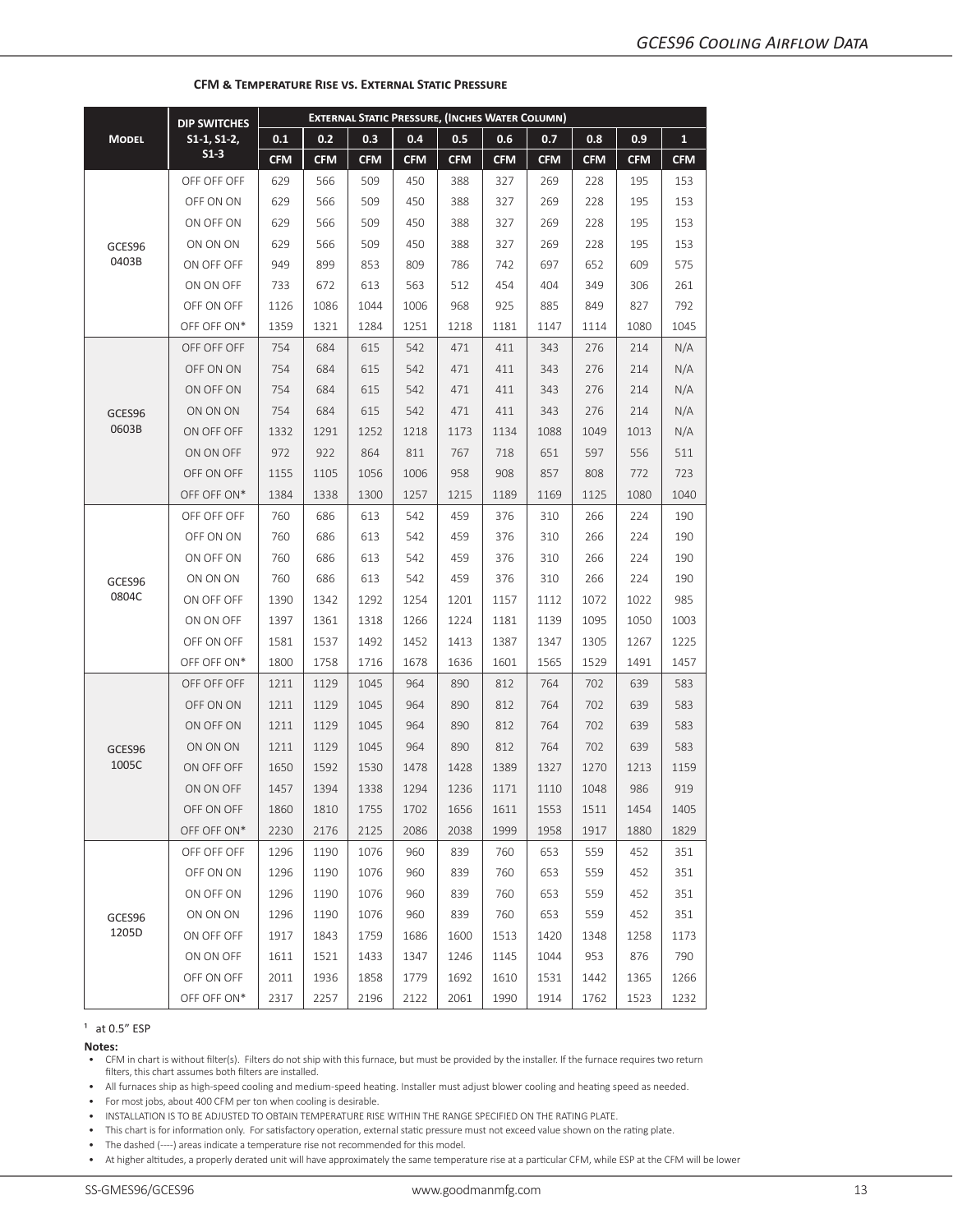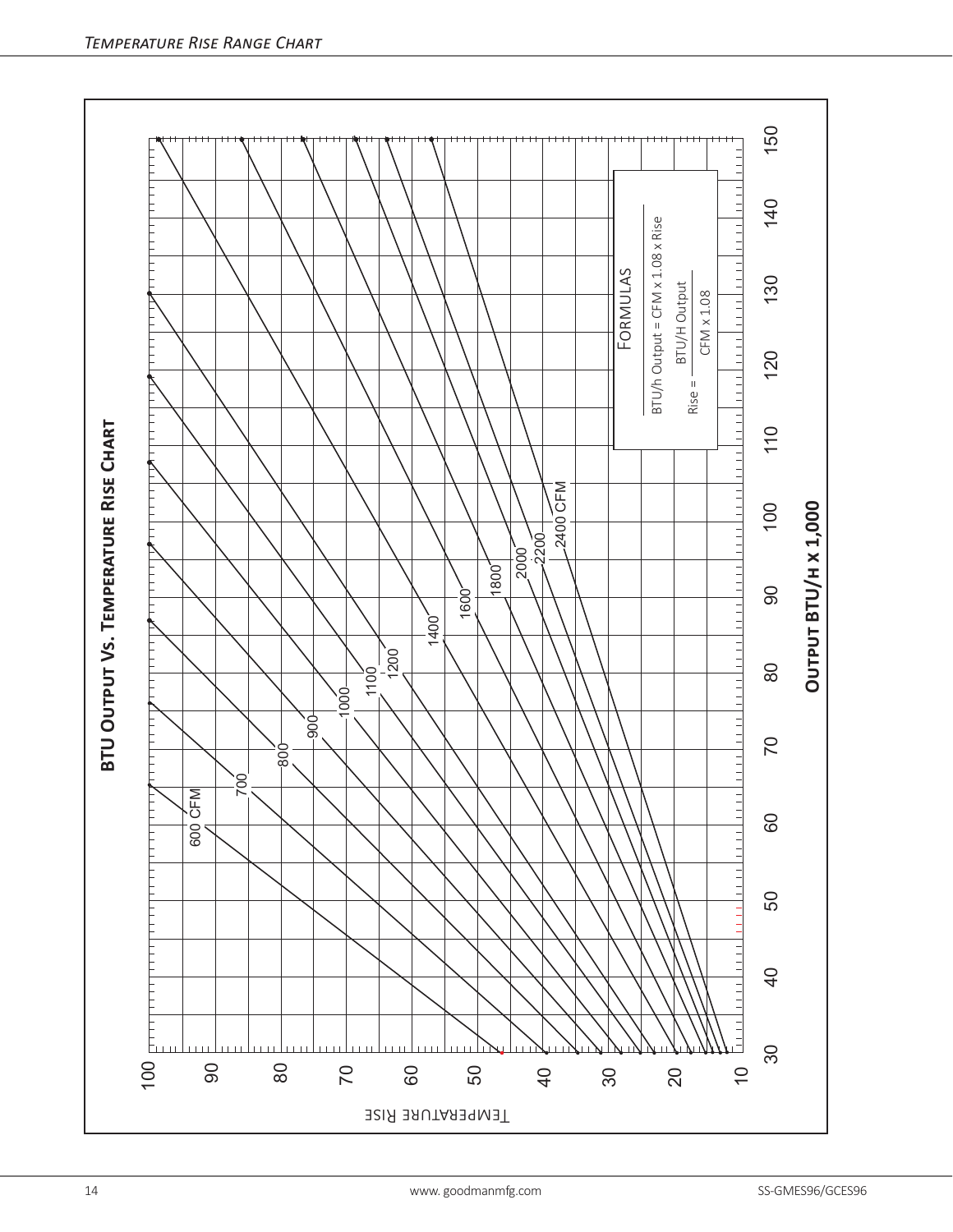



⚡

power<br>r de ath.

**WARNING**  $\triangleleft$ 

Wiring is subject to change. Always refer to the wiring diagram on the unit for the most up-to-date wiring.